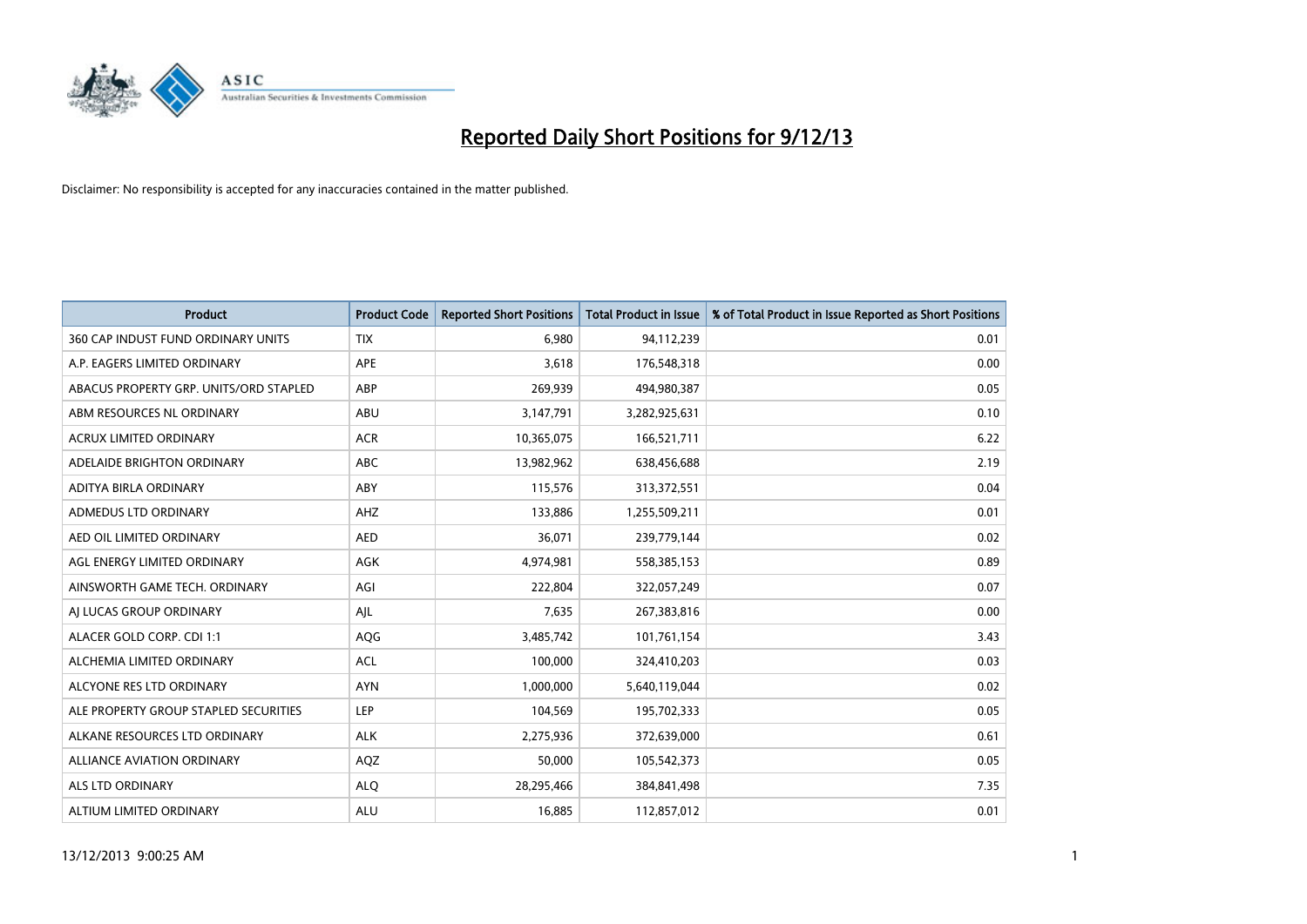

| <b>Product</b>                          | <b>Product Code</b> | <b>Reported Short Positions</b> | <b>Total Product in Issue</b> | % of Total Product in Issue Reported as Short Positions |
|-----------------------------------------|---------------------|---------------------------------|-------------------------------|---------------------------------------------------------|
| ALTONA MINING LTD ORDINARY              | <b>AOH</b>          | 481,533                         | 532,234,704                   | 0.09                                                    |
| ALUMINA LIMITED ORDINARY                | AWC                 | 171,424,422                     | 2,806,225,615                 | 6.11                                                    |
| AMALGAMATED HOLDINGS ORDINARY           | AHD                 | 41,345                          | 157,809,687                   | 0.03                                                    |
| AMCOM TELECOMM, ORDINARY                | AMM                 | 1,482,854                       | 244,557,101                   | 0.61                                                    |
| AMCOR LIMITED ORDINARY                  | AMC                 | 3,562,759                       | 1,206,684,923                 | 0.30                                                    |
| AMP LIMITED ORDINARY                    | AMP                 | 27,535,220                      | 2,957,737,964                 | 0.93                                                    |
| AMPELLA MINING ORDINARY                 | AMX                 | 340,644                         | 248,000,493                   | 0.14                                                    |
| ANSELL LIMITED ORDINARY                 | <b>ANN</b>          | 4,535,110                       | 148,896,387                   | 3.05                                                    |
| ANTARES ENERGY LTD ORDINARY             | <b>AZZ</b>          | 184,205                         | 255,000,000                   | 0.07                                                    |
| ANZ BANKING GRP LTD ORDINARY            | ANZ                 | 9,690,484                       | 2,743,688,862                 | 0.35                                                    |
| APA GROUP STAPLED SECURITIES            | APA                 | 12,614,453                      | 835,750,807                   | 1.51                                                    |
| APN NEWS & MEDIA ORDINARY               | <b>APN</b>          | 15,644,459                      | 661,526,586                   | 2.36                                                    |
| AQUARIUS PLATINUM. ORDINARY             | <b>AOP</b>          | 6,781,662                       | 486,851,336                   | 1.39                                                    |
| AOUILA RESOURCES ORDINARY               | <b>AQA</b>          | 13,783,791                      | 411,804,442                   | 3.35                                                    |
| ARAFURA RESOURCE LTD ORDINARY           | ARU                 | 46,367                          | 441,270,644                   | 0.01                                                    |
| ARB CORPORATION ORDINARY                | ARP                 | 1,536,418                       | 72,481,302                    | 2.12                                                    |
| ARDENT LEISURE GROUP STAPLED SECURITIES | AAD                 | 1,632,185                       | 405,055,708                   | 0.40                                                    |
| ARENA GROUP ORDINARY UNITS              | <b>ARF</b>          | 7,962                           | 206,342,963                   | 0.00                                                    |
| ARISTOCRAT LEISURE ORDINARY             | <b>ALL</b>          | 9,312,126                       | 551,418,047                   | 1.69                                                    |
| ARRIUM LTD ORDINARY                     | ARI                 | 16,335,757                      | 1,361,469,008                 | 1.20                                                    |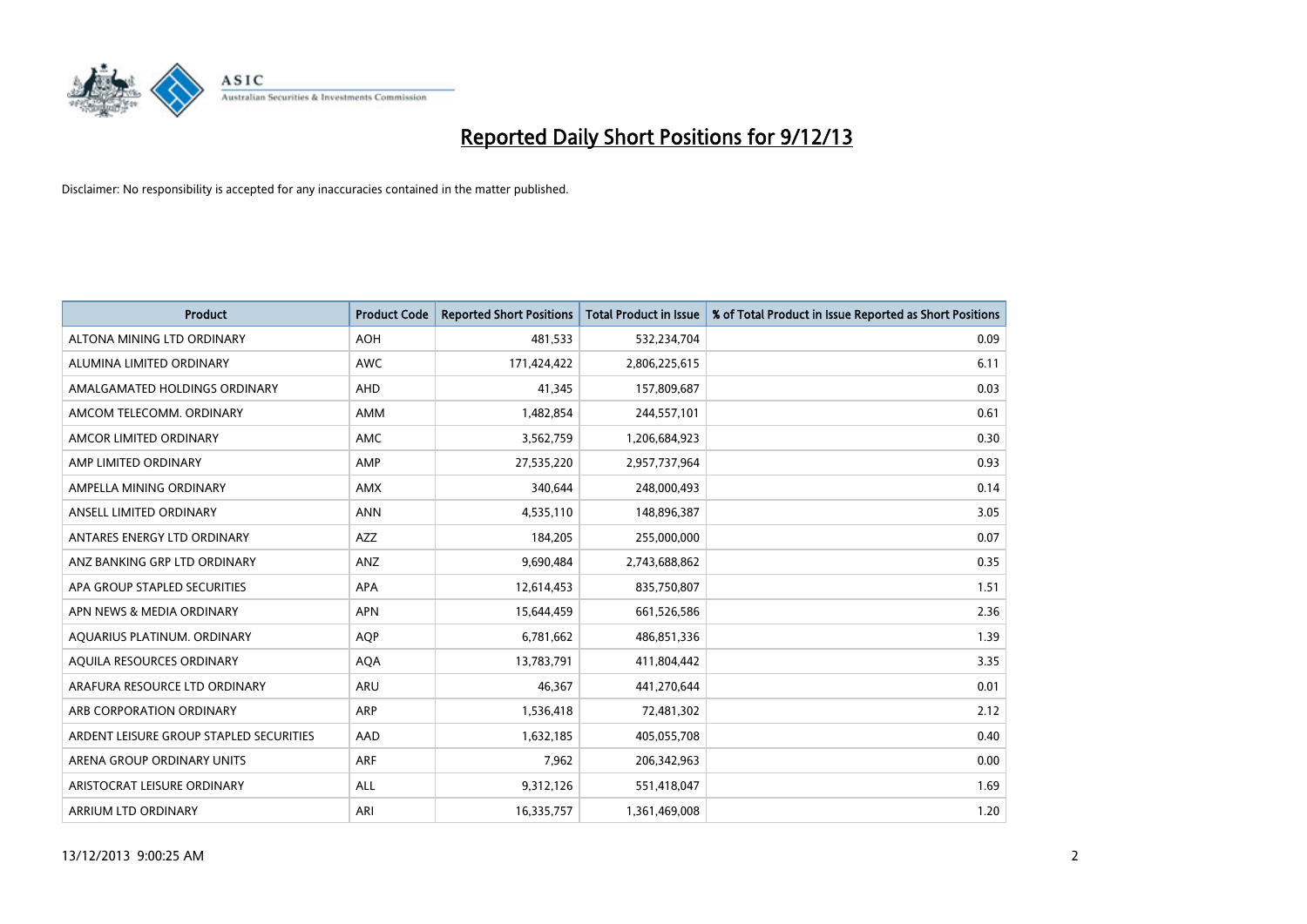

| <b>Product</b>                            | <b>Product Code</b> | <b>Reported Short Positions</b> | <b>Total Product in Issue</b> | % of Total Product in Issue Reported as Short Positions |
|-------------------------------------------|---------------------|---------------------------------|-------------------------------|---------------------------------------------------------|
| ASCIANO LIMITED ORDINARY                  | <b>AIO</b>          | 7,986,412                       | 975,385,664                   | 0.82                                                    |
| ASG GROUP LIMITED ORDINARY                | ASZ                 | 1,173,978                       | 206,720,839                   | 0.57                                                    |
| ASPEN GROUP ORD/UNITS STAPLED             | <b>APZ</b>          | 82,838                          | 119,946,366                   | 0.07                                                    |
| ASTRO JAP PROP GROUP STAPLED US PROHIBIT. | AJA                 | 25,682                          | 67,211,752                    | 0.04                                                    |
| ASX LIMITED ORDINARY                      | ASX                 | 3,000,698                       | 193,595,162                   | 1.55                                                    |
| ATLANTIC LIMITED ORDINARY                 | ATI                 | 50,000                          | 154,757,339                   | 0.03                                                    |
| ATLAS IRON LIMITED ORDINARY               | <b>AGO</b>          | 70,264,048                      | 915,496,158                   | 7.67                                                    |
| AUCKLAND INTERNATION ORDINARY             | AIA                 | 747                             | 1,322,564,489                 | 0.00                                                    |
| AURIZON HOLDINGS LTD ORDINARY             | <b>AZI</b>          | 15,793,194                      | 2,137,284,503                 | 0.74                                                    |
| <b>AURORA OIL &amp; GAS ORDINARY</b>      | <b>AUT</b>          | 7,965,859                       | 448,785,778                   | 1.77                                                    |
| AUSDRILL LIMITED ORDINARY                 | <b>ASL</b>          | 23,923,468                      | 312,277,224                   | 7.66                                                    |
| AUSENCO LIMITED ORDINARY                  | AAX                 | 1,904,797                       | 148,518,105                   | 1.28                                                    |
| <b>AUSTAL LIMITED ORDINARY</b>            | ASB                 | 541,090                         | 346,379,377                   | 0.16                                                    |
| AUSTIN ENGINEERING ORDINARY               | ANG                 | 481,252                         | 73,164,403                    | 0.66                                                    |
| AUSTRALAND PROPERTY STAPLED SECURITY      | <b>ALZ</b>          | 2,367,452                       | 578,324,670                   | 0.41                                                    |
| AUSTRALIAN AGRICULT, ORDINARY             | <b>AAC</b>          | 4,405,426                       | 532,294,404                   | 0.83                                                    |
| <b>AUSTRALIAN EDUCATION UNITS</b>         | <b>AEU</b>          | 4,348                           | 194,690,418                   | 0.00                                                    |
| AUSTRALIAN INFR LTD ORDINARY              | <b>AIX</b>          | 2,313,812                       | 620,733,944                   | 0.37                                                    |
| AUSTRALIAN PHARM, ORDINARY                | API                 | 7,397,227                       | 488,115,883                   | 1.52                                                    |
| AUTOMOTIVE HOLDINGS ORDINARY              | AHE                 | 368,194                         | 260,579,682                   | 0.14                                                    |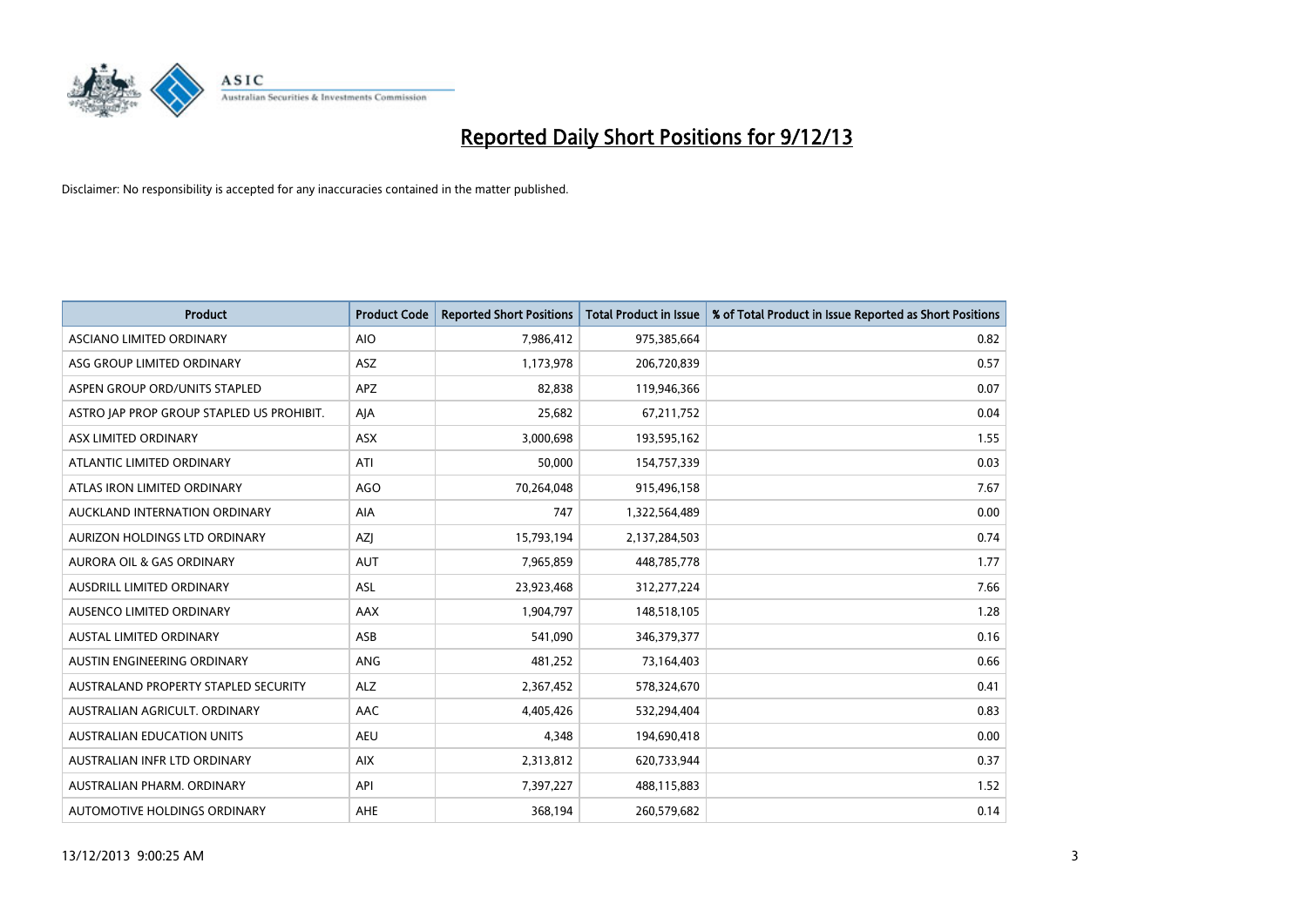

| Product                                | <b>Product Code</b> | <b>Reported Short Positions</b> | <b>Total Product in Issue</b> | % of Total Product in Issue Reported as Short Positions |
|----------------------------------------|---------------------|---------------------------------|-------------------------------|---------------------------------------------------------|
| AVIENNINGS LIMITED ORDINARY            | <b>AVI</b>          | 69.999                          | 384,423,851                   | 0.02                                                    |
| AWE LIMITED ORDINARY                   | <b>AWE</b>          | 965,031                         | 522,116,985                   | 0.18                                                    |
| <b>BANDANNA ENERGY ORDINARY</b>        | <b>BND</b>          | 19,127,465                      | 528,481,199                   | 3.62                                                    |
| BANK OF QUEENSLAND. ORDINARY           | <b>BOQ</b>          | 4,686,386                       | 322,566,581                   | 1.45                                                    |
| <b>BASE RES LIMITED ORDINARY</b>       | <b>BSE</b>          | 6,964,176                       | 561,840,029                   | 1.24                                                    |
| BATHURST RES NZ LTD ORDINARY           | <b>BRL</b>          | 20,034,275                      | 821,457,725                   | 2.44                                                    |
| BC IRON LIMITED ORDINARY               | <b>BCI</b>          | 6,300                           | 123,878,630                   | 0.01                                                    |
| BEACH ENERGY LIMITED ORDINARY          | <b>BPT</b>          | 19,691,443                      | 1,277,958,962                 | 1.54                                                    |
| BEADELL RESOURCE LTD ORDINARY          | <b>BDR</b>          | 34,035,253                      | 790,727,280                   | 4.30                                                    |
| <b>BEGA CHEESE LTD ORDINARY</b>        | <b>BGA</b>          | 89,532                          | 151,975,190                   | 0.06                                                    |
| BENDIGO AND ADELAIDE ORDINARY          | <b>BEN</b>          | 11,800,262                      | 409,977,183                   | 2.88                                                    |
| BENTHAM IMF LTD ORDINARY               | <b>IMF</b>          | 2,543,045                       | 155,044,976                   | 1.64                                                    |
| BERKELEY RESOURCES ORDINARY            | <b>BKY</b>          | 89,341                          | 179,393,323                   | 0.05                                                    |
| BETASHARES ASX RES ETF UNITS           | <b>ORE</b>          | 809,000                         | 3,020,814                     | 26.78                                                   |
| <b>BHP BILLITON LIMITED ORDINARY</b>   | <b>BHP</b>          | 6,781,495                       | 3,211,691,105                 | 0.21                                                    |
| <b>BILLABONG ORDINARY</b>              | <b>BBG</b>          | 14,794,544                      | 478,944,292                   | 3.09                                                    |
| <b>BIONOMICS LIMITED ORDINARY</b>      | <b>BNO</b>          | 197,819                         | 412,163,567                   | 0.05                                                    |
| BIRIMIAN GOLD LTD ORDINARY             | <b>BGS</b>          | 9,099                           | 724,981,654                   | 0.00                                                    |
| <b>BLACKMORES LIMITED ORDINARY</b>     | <b>BKL</b>          | 19,367                          | 17,046,024                    | 0.11                                                    |
| BLACKTHORN RESOURCES ORD US PROHIBITED | <b>BTR</b>          | 873,214                         | 164,285,950                   | 0.53                                                    |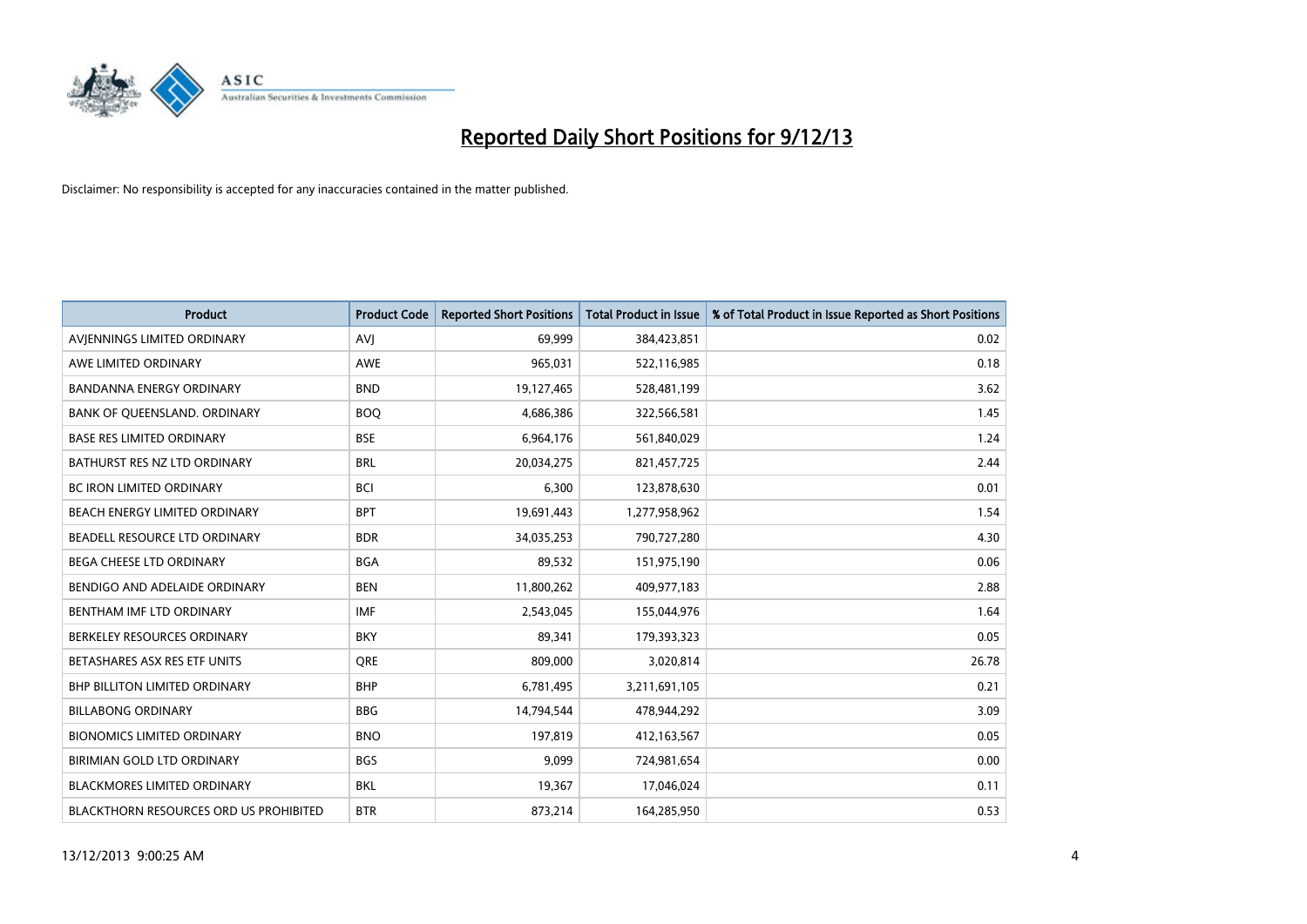

| <b>Product</b>                       | <b>Product Code</b> | <b>Reported Short Positions</b> | <b>Total Product in Issue</b> | % of Total Product in Issue Reported as Short Positions |
|--------------------------------------|---------------------|---------------------------------|-------------------------------|---------------------------------------------------------|
| <b>BLUESCOPE STEEL LTD ORDINARY</b>  | <b>BSL</b>          | 4,789,309                       | 558,733,728                   | 0.86                                                    |
| <b>BOART LONGYEAR ORDINARY</b>       | <b>BLY</b>          | 36,307,067                      | 461,163,412                   | 7.87                                                    |
| <b>BOOM LOGISTICS ORDINARY</b>       | <b>BOL</b>          | 249,999                         | 474,868,764                   | 0.05                                                    |
| BORAL LIMITED. ORDINARY              | <b>BLD</b>          | 47,524,107                      | 778,739,826                   | 6.10                                                    |
| <b>BRADKEN LIMITED ORDINARY</b>      | <b>BKN</b>          | 18,856,264                      | 169,240,662                   | 11.14                                                   |
| <b>BRAMBLES LIMITED ORDINARY</b>     | <b>BXB</b>          | 1,833,535                       | 1,561,257,662                 | 0.12                                                    |
| <b>BREVILLE GROUP LTD ORDINARY</b>   | <b>BRG</b>          | 2,660,445                       | 130,095,322                   | 2.04                                                    |
| <b>BRICKWORKS LIMITED ORDINARY</b>   | <b>BKW</b>          | 129,494                         | 148,038,996                   | 0.09                                                    |
| BT INVESTMENT MNGMNT ORDINARY        | <b>BTT</b>          | 1,526                           | 279,182,538                   | 0.00                                                    |
| <b>BUCCANEER ENERGY LTD ORDINARY</b> | <b>BCC</b>          | 1,864,833                       | 2,398,671,956                 | 0.08                                                    |
| <b>BURU ENERGY ORDINARY</b>          | <b>BRU</b>          | 14,103,709                      | 298,365,707                   | 4.73                                                    |
| <b>BWP TRUST ORDINARY UNITS</b>      | <b>BWP</b>          | 2,590,673                       | 627,165,919                   | 0.41                                                    |
| <b>CABCHARGE AUSTRALIA ORDINARY</b>  | CAB                 | 16,211,797                      | 120,430,683                   | 13.46                                                   |
| CALTEX AUSTRALIA ORDINARY            | <b>CTX</b>          | 1,772,483                       | 270,000,000                   | 0.66                                                    |
| CAPE LAMBERT RES LTD ORDINARY        | <b>CFE</b>          | 19,764                          | 669,241,942                   | 0.00                                                    |
| CARABELLA RES LTD ORDINARY           | <b>CLR</b>          | 100,000                         | 158,236,547                   | 0.06                                                    |
| <b>CARBON ENERGY ORDINARY</b>        | <b>CNX</b>          | 6,799                           | 1,150,931,288                 | 0.00                                                    |
| CARDNO LIMITED ORDINARY              | CDD                 | 7,152,468                       | 146,107,042                   | 4.90                                                    |
| <b>CARINDALE PROPERTY UNIT</b>       | <b>CDP</b>          | $\mathbf{1}$                    | 70,000,000                    | 0.00                                                    |
| CARNARVON PETROLEUM ORDINARY         | <b>CVN</b>          | 734                             | 937,796,875                   | 0.00                                                    |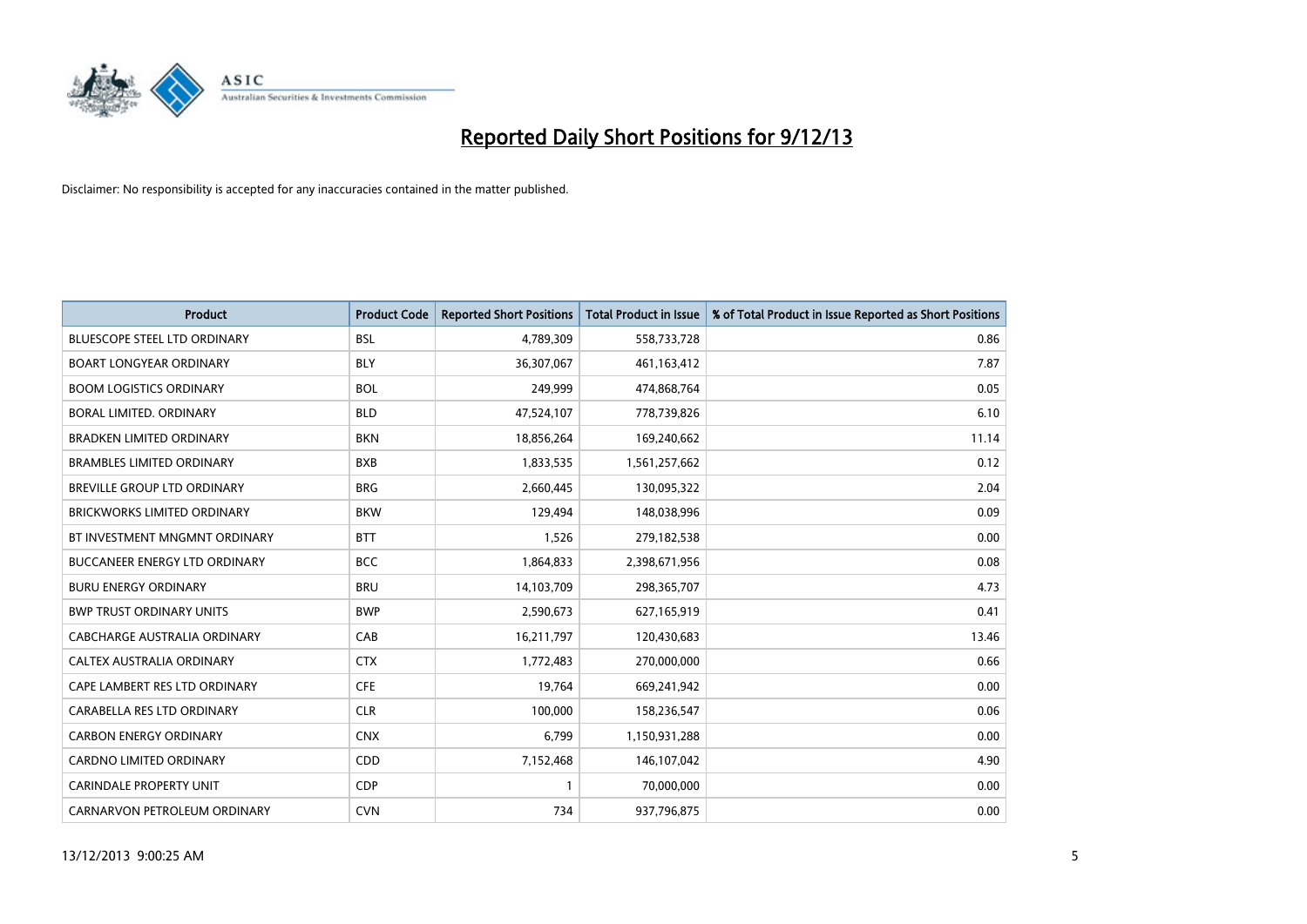

| <b>Product</b>                          | <b>Product Code</b> | <b>Reported Short Positions</b> | <b>Total Product in Issue</b> | % of Total Product in Issue Reported as Short Positions |
|-----------------------------------------|---------------------|---------------------------------|-------------------------------|---------------------------------------------------------|
| CARSALES.COM LTD ORDINARY               | <b>CRZ</b>          | 4,470,227                       | 237,763,965                   | 1.88                                                    |
| <b>CASH CONVERTERS ORDINARY</b>         | CCV                 | 6,974,985                       | 426,302,767                   | 1.64                                                    |
| CEDAR WOODS PROP. ORDINARY              | <b>CWP</b>          | 14,742                          | 73,732,683                    | 0.02                                                    |
| CENTRAL PETROLEUM ORDINARY              | <b>CTP</b>          | 445,941                         | 309,218,273                   | 0.14                                                    |
| <b>CERAMIC FUEL CELLS ORDINARY</b>      | <b>CFU</b>          | 991,102                         | 1,601,287,414                 | 0.06                                                    |
| CFS RETAIL TRUST GRP STAPLED SECURITIES | <b>CFX</b>          | 77,370,988                      | 2,858,286,690                 | 2.71                                                    |
| CHALLENGER DIV.PRO. STAPLED UNITS       | <b>CDI</b>          | 125,016                         | 214,101,013                   | 0.06                                                    |
| <b>CHALLENGER LIMITED ORDINARY</b>      | <b>CGF</b>          | 489,761                         | 530,862,585                   | 0.09                                                    |
| CHARTER HALL GROUP STAPLED US PROHIBIT. | <b>CHC</b>          | 204,335                         | 309,118,171                   | 0.07                                                    |
| <b>CHARTER HALL RETAIL UNITS</b>        | <b>COR</b>          | 10,488,226                      | 362,896,512                   | 2.89                                                    |
| <b>CHORUS LIMITED ORDINARY</b>          | <b>CNU</b>          | 51,716                          | 396,369,767                   | 0.01                                                    |
| CITIGOLD CORP LTD ORDINARY              | <b>CTO</b>          | 153,427                         | 1,352,907,765                 | 0.01                                                    |
| <b>CLOUGH LIMITED ORDINARY</b>          | <b>CLO</b>          | 14.827                          | 777,630,554                   | 0.00                                                    |
| COAL OF AFRICA LTD ORDINARY             | <b>CZA</b>          | 426                             | 1,048,368,613                 | 0.00                                                    |
| COALSPUR MINES LTD ORDINARY             | <b>CPL</b>          | 7,530,096                       | 641,394,435                   | 1.17                                                    |
| COCA-COLA AMATIL ORDINARY               | <b>CCL</b>          | 17,344,322                      | 763,590,249                   | 2.27                                                    |
| <b>COCHLEAR LIMITED ORDINARY</b>        | <b>COH</b>          | 8,866,703                       | 57,062,020                    | 15.54                                                   |
| <b>COCKATOO COAL ORDINARY</b>           | <b>COK</b>          | 16,029,139                      | 886,294,158                   | 1.81                                                    |
| <b>CODAN LIMITED ORDINARY</b>           | <b>CDA</b>          | 726,783                         | 176,969,924                   | 0.41                                                    |
| COFFEY INTERNATIONAL ORDINARY           | COF                 | 18,921                          | 255,833,165                   | 0.01                                                    |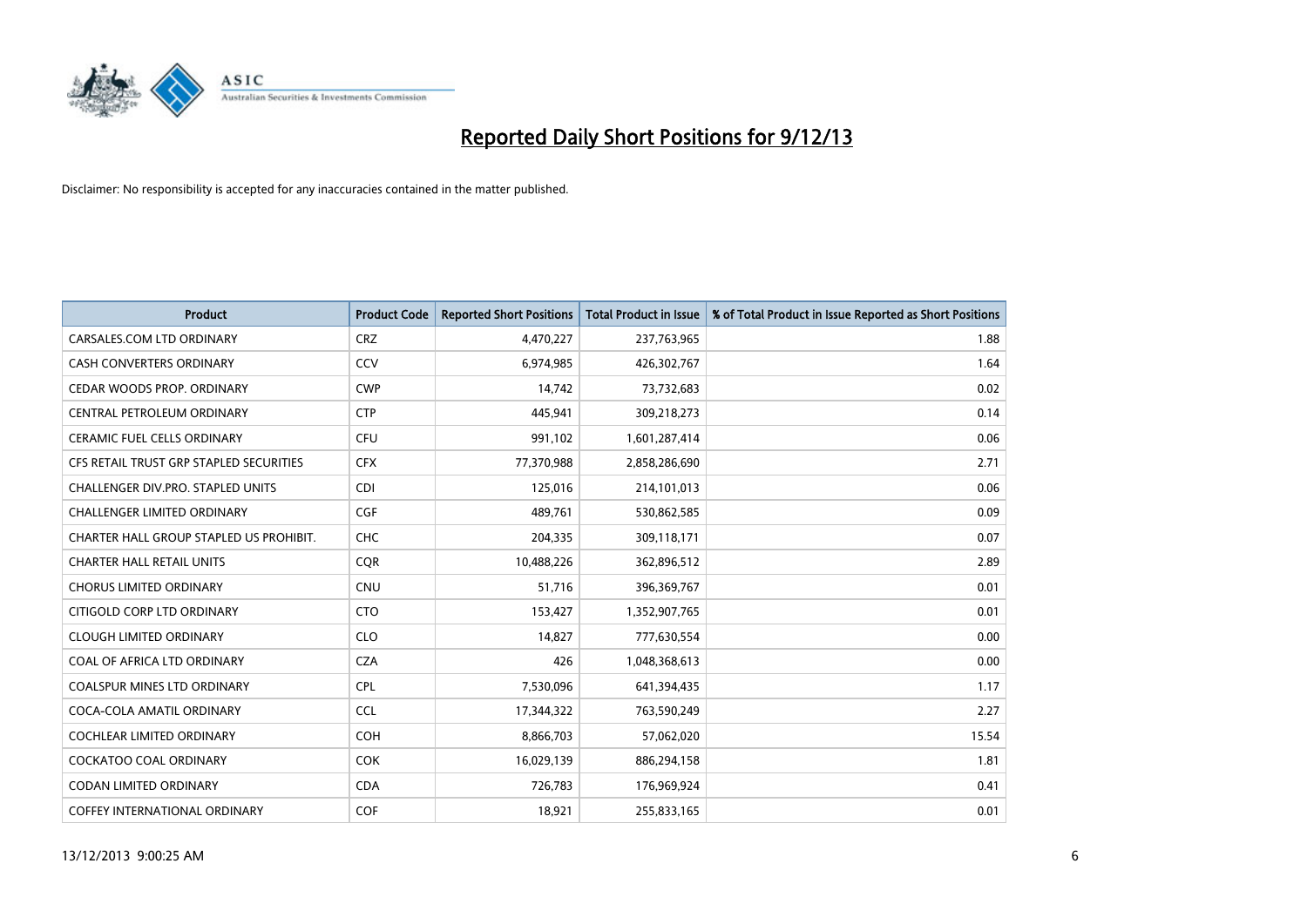

| <b>Product</b>                          | <b>Product Code</b> | <b>Reported Short Positions</b> | <b>Total Product in Issue</b> | % of Total Product in Issue Reported as Short Positions |
|-----------------------------------------|---------------------|---------------------------------|-------------------------------|---------------------------------------------------------|
| <b>COKAL LTD ORDINARY</b>               | <b>CKA</b>          | 103,470                         | 471,103,926                   | 0.02                                                    |
| <b>COLLECTION HOUSE ORDINARY</b>        | <b>CLH</b>          | 1,583,332                       | 128,969,148                   | 1.23                                                    |
| <b>COLLINS FOODS LTD ORDINARY</b>       | <b>CKF</b>          | 36,505                          | 93,000,003                    | 0.04                                                    |
| COMMONWEALTH BANK, ORDINARY             | <b>CBA</b>          | 6,432,434                       | 1,611,928,836                 | 0.40                                                    |
| COMMONWEALTH PROP ORDINARY UNITS        | <b>CPA</b>          | 17,293,456                      | 2,347,003,413                 | 0.74                                                    |
| <b>COMPASS RESOURCES ORDINARY</b>       | <b>CMR</b>          | 7,472                           | 1,403,744,100                 | 0.00                                                    |
| <b>COMPUTERSHARE LTD ORDINARY</b>       | <b>CPU</b>          | 11,006,911                      | 556,203,079                   | 1.98                                                    |
| COOPER ENERGY LTD ORDINARY              | <b>COE</b>          | 448,047                         | 329,235,509                   | 0.14                                                    |
| <b>COPPERMOLY LIMITED ORDINARY</b>      | COY                 | 70,120                          | 211,055,962                   | 0.03                                                    |
| <b>CORP TRAVEL LIMITED ORDINARY</b>     | <b>CTD</b>          | 368,113                         | 78,246,245                    | 0.47                                                    |
| CORP TRAVEL LIMITED RIGHTS 09-JAN-14    | <b>CTDR</b>         | 3,391                           | 11,592,036                    | 0.03                                                    |
| <b>CREDIT CORP GROUP ORDINARY</b>       | <b>CCP</b>          | 28,009                          | 46,131,882                    | 0.06                                                    |
| <b>CROMWELL PROP STAPLED SECURITIES</b> | <b>CMW</b>          | 15,905,820                      | 1,721,483,143                 | 0.92                                                    |
| <b>CROWE HORWATH AUS ORDINARY</b>       | <b>CRH</b>          | 774,411                         | 273,005,429                   | 0.28                                                    |
| <b>CROWN RESORTS LTD ORDINARY</b>       | <b>CWN</b>          | 1,081,025                       | 728,394,185                   | 0.15                                                    |
| <b>CSG LIMITED ORDINARY</b>             | CSV                 | 53,046                          | 278,973,075                   | 0.02                                                    |
| <b>CSL LIMITED ORDINARY</b>             | <b>CSL</b>          | 671,979                         | 486,860,673                   | 0.14                                                    |
| <b>CSR LIMITED ORDINARY</b>             | <b>CSR</b>          | 29,475,166                      | 506,000,315                   | 5.83                                                    |
| <b>CUDECO LIMITED ORDINARY</b>          | CDU                 | 9,573,511                       | 205,017,174                   | 4.67                                                    |
| DART ENERGY LTD ORDINARY                | <b>DTE</b>          | 4,693,438                       | 1,108,251,519                 | 0.42                                                    |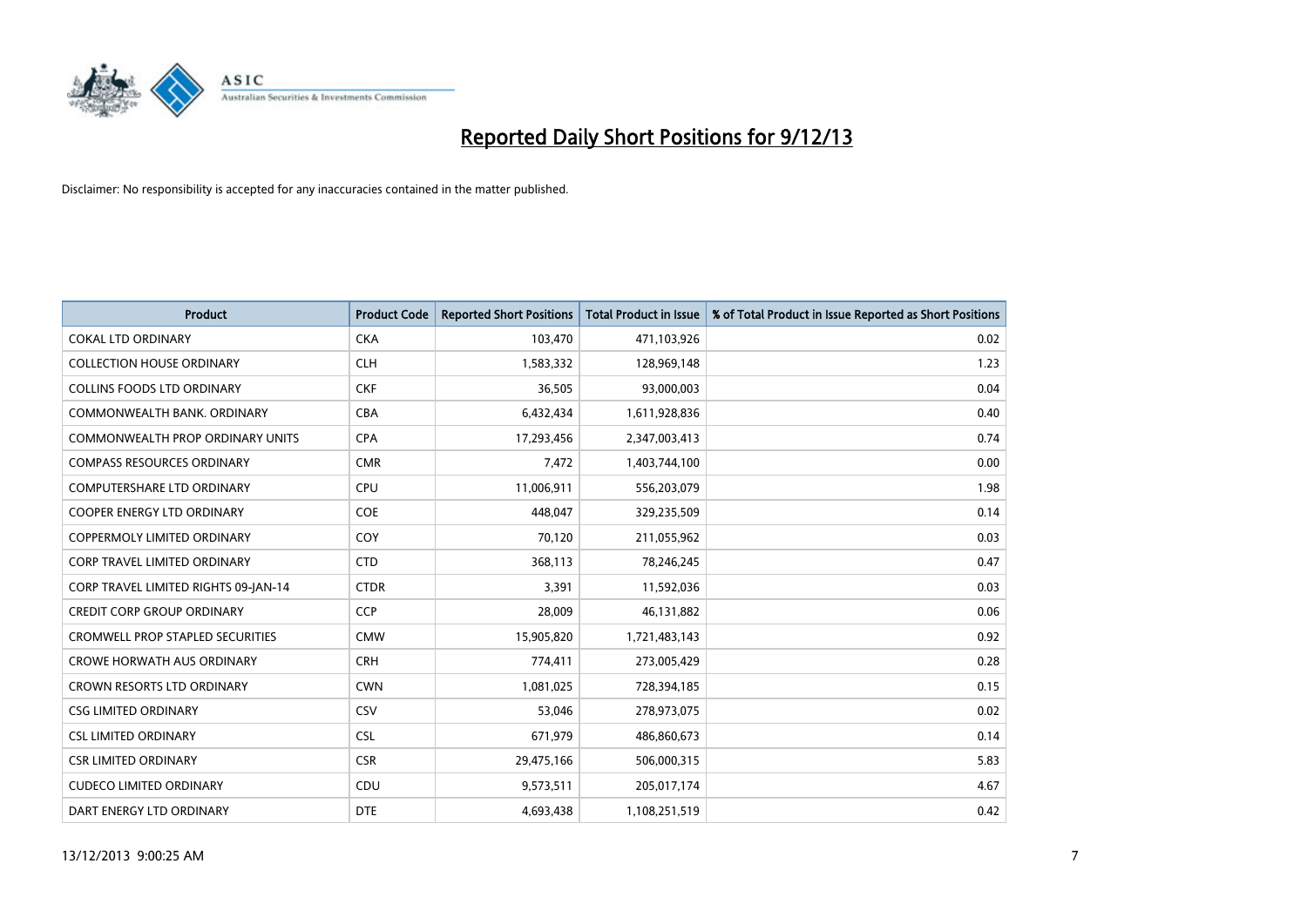

| <b>Product</b>                     | <b>Product Code</b> | <b>Reported Short Positions</b> | <b>Total Product in Issue</b> | % of Total Product in Issue Reported as Short Positions |
|------------------------------------|---------------------|---------------------------------|-------------------------------|---------------------------------------------------------|
| DATA#3 LIMITED ORDINARY            | <b>DTL</b>          | 664,214                         | 153,974,950                   | 0.43                                                    |
| DAVID JONES LIMITED ORDINARY       | <b>DJS</b>          | 44,545,494                      | 537,137,845                   | 8.29                                                    |
| DECMIL GROUP LIMITED ORDINARY      | <b>DCG</b>          | 3,174,423                       | 168,657,794                   | 1.88                                                    |
| DEEP YELLOW LIMITED ORDINARY       | <b>DYL</b>          | 100,002                         | 1,612,407,567                 | 0.01                                                    |
| DEVINE LIMITED ORDINARY            | <b>DVN</b>          | 62,910                          | 158,730,556                   | 0.04                                                    |
| DEXUS PROPERTY GROUP STAPLED UNITS | <b>DXS</b>          | 21,332,529                      | 4,628,228,426                 | 0.46                                                    |
| DICK SMITH HLDGS ORDINARY          | <b>DSH</b>          | 955.909                         | 236,511,364                   | 0.40                                                    |
| DISCOVERY METALS LTD ORDINARY      | <b>DML</b>          | 9,772,441                       | 560,034,418                   | 1.74                                                    |
| DOMINO PIZZA ENTERPR ORDINARY      | <b>DMP</b>          | 1,158,404                       | 85,915,713                    | 1.35                                                    |
| DONACO INTERNATIONAL ORDINARY      | <b>DNA</b>          | 70,000                          | 401,031,146                   | 0.02                                                    |
| DORAY MINERALS LTD ORDINARY        | <b>DRM</b>          | 28,921                          | 141,866,768                   | 0.02                                                    |
| DOWNER EDI LIMITED ORDINARY        | <b>DOW</b>          | 12,424,778                      | 434,734,970                   | 2.86                                                    |
| DRAGON MINING LTD ORDINARY         | <b>DRA</b>          | 50,000                          | 88,840,613                    | 0.06                                                    |
| DRILLSEARCH ENERGY ORDINARY        | <b>DLS</b>          | 10,514,202                      | 432,465,895                   | 2.43                                                    |
| DUET GROUP STAPLED US PROHIBIT.    | <b>DUE</b>          | 13,128,229                      | 1,237,195,531                 | 1.06                                                    |
| DULUXGROUP LIMITED ORDINARY        | <b>DLX</b>          | 387,437                         | 377,019,430                   | 0.10                                                    |
| <b>DWS LTD ORDINARY</b>            | <b>DWS</b>          | 635,795                         | 132,362,763                   | 0.48                                                    |
| ECHO ENTERTAINMENT ORDINARY        | <b>EGP</b>          | 19,968,722                      | 825,672,730                   | 2.42                                                    |
| <b>ELDERS LIMITED ORDINARY</b>     | <b>ELD</b>          | 19,886,311                      | 455,013,329                   | 4.37                                                    |
| ELEMENTAL MINERALS ORDINARY        | <b>ELM</b>          | 176,299                         | 303,263,391                   | 0.06                                                    |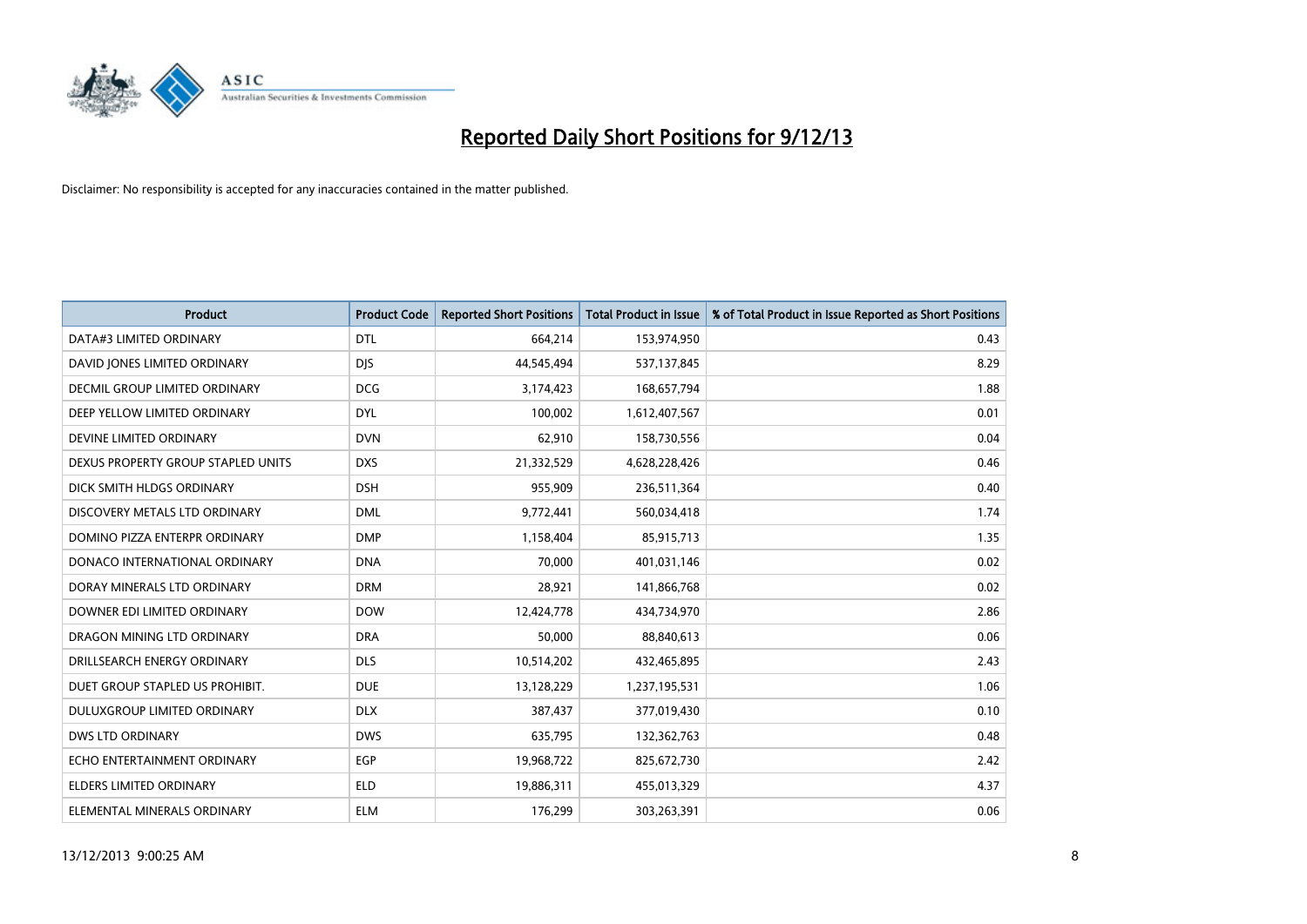

| <b>Product</b>                         | <b>Product Code</b> | <b>Reported Short Positions</b> | <b>Total Product in Issue</b> | % of Total Product in Issue Reported as Short Positions |
|----------------------------------------|---------------------|---------------------------------|-------------------------------|---------------------------------------------------------|
| <b>EMECO HOLDINGS ORDINARY</b>         | <b>EHL</b>          | 9,287,015                       | 599,675,707                   | 1.55                                                    |
| <b>ENDEAVOUR MIN CORP CDI 1:1</b>      | <b>EVR</b>          | 372,183                         | 83,273,218                    | 0.45                                                    |
| ENERGY RESOURCES ORDINARY 'A'          | <b>ERA</b>          | 11,521,628                      | 517,725,062                   | 2.23                                                    |
| <b>ENERGY WORLD CORPOR, ORDINARY</b>   | <b>EWC</b>          | 48,515,236                      | 1,734,166,672                 | 2.80                                                    |
| <b>ENVESTRA LIMITED ORDINARY</b>       | <b>ENV</b>          | 3,753,276                       | 1,796,808,474                 | 0.21                                                    |
| EQUATORIAL RES LTD ORDINARY            | EQX                 | 8                               | 122,035,353                   | 0.00                                                    |
| ERM POWER LIMITED ORDINARY             | EPW                 | 4,840                           | 238,714,606                   | 0.00                                                    |
| ESERVGLOBAL LIMITED ORDINARY           | ESV                 | 7,845,867                       | 249,045,997                   | 3.15                                                    |
| ETHANE PIPELINE STAPLED SECURITIES     | <b>EPX</b>          | 2,388                           | 69,302,275                    | 0.00                                                    |
| EVOLUTION MINING LTD ORDINARY          | <b>EVN</b>          | 19,807,235                      | 708,652,367                   | 2.80                                                    |
| FAIRFAX MEDIA LTD ORDINARY             | <b>FXJ</b>          | 264,783,789                     | 2,351,955,725                 | 11.26                                                   |
| FANTASTIC HOLDINGS ORDINARY            | <b>FAN</b>          | 24,144                          | 103,068,398                   | 0.02                                                    |
| <b>FAR LTD ORDINARY</b>                | <b>FAR</b>          | 24,205,420                      | 2,499,846,742                 | 0.97                                                    |
| FEDERATION CNTRES ORD/UNIT STAPLED SEC | <b>FDC</b>          | 3,367,403                       | 1,427,641,565                 | 0.24                                                    |
| FINBAR GROUP LIMITED ORDINARY          | <b>FRI</b>          | 5,687                           | 220,847,184                   | 0.00                                                    |
| FISHER & PAYKEL H. ORDINARY            | <b>FPH</b>          | 1,750,044                       | 546,934,531                   | 0.32                                                    |
| FKP PROPERTY GROUP STAPLED SECURITIES  | <b>FKP</b>          | 6,959,898                       | 500,111,460                   | 1.39                                                    |
| FLEETWOOD CORP ORDINARY                | <b>FWD</b>          | 2,240,137                       | 60,522,619                    | 3.70                                                    |
| FLETCHER BUILDING ORDINARY             | <b>FBU</b>          | 1,417,912                       | 687,854,788                   | 0.21                                                    |
| FLEXIGROUP LIMITED ORDINARY            | <b>FXL</b>          | 318,278                         | 304,096,060                   | 0.10                                                    |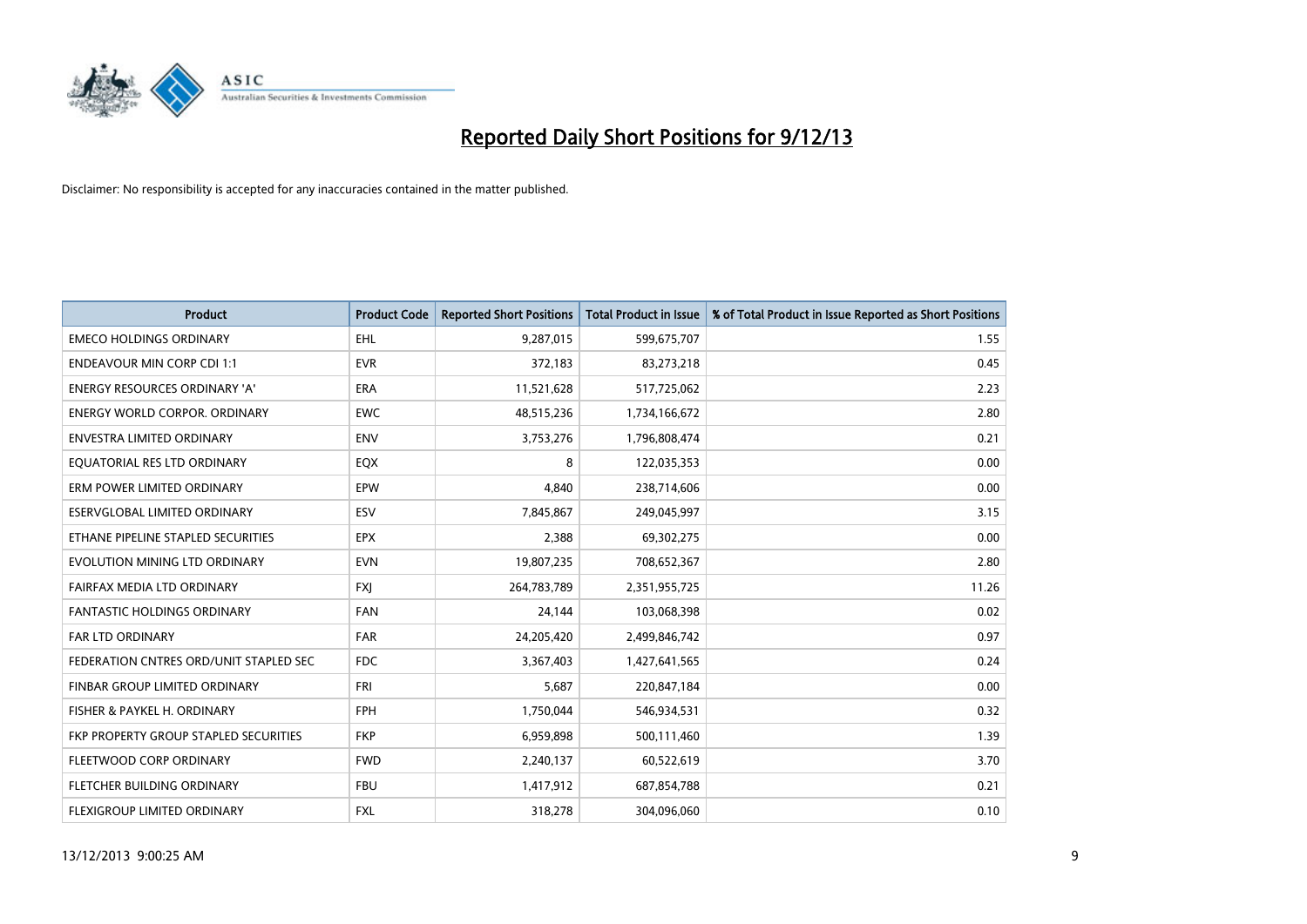

| <b>Product</b>                            | <b>Product Code</b> | <b>Reported Short Positions</b> | <b>Total Product in Issue</b> | % of Total Product in Issue Reported as Short Positions |
|-------------------------------------------|---------------------|---------------------------------|-------------------------------|---------------------------------------------------------|
| FLIGHT CENTRE TRAVEL ORDINARY             | <b>FLT</b>          | 4,568,864                       | 100,534,001                   | 4.54                                                    |
| FLINDERS MINES LTD ORDINARY               | <b>FMS</b>          | 4,302,270                       | 1,824,843,676                 | 0.24                                                    |
| FOCUS MINERALS LTD ORDINARY               | <b>FML</b>          | 27,181,354                      | 9,137,375,877                 | 0.30                                                    |
| FONTERRA SHARE FUND ORDINARY UNITS        | <b>FSF</b>          | 319                             | 108,070,751                   | 0.00                                                    |
| <b>FORGE GROUP LIMITED ORDINARY</b>       | FGE                 | 496,126                         | 86,169,014                    | 0.58                                                    |
| FORTESCUE METALS GRP ORDINARY             | <b>FMG</b>          | 141,964,950                     | 3,113,798,151                 | 4.56                                                    |
| <b>G.U.D. HOLDINGS ORDINARY</b>           | GUD                 | 5,972,671                       | 71,241,319                    | 8.38                                                    |
| <b>G8 EDUCATION LIMITED ORDINARY</b>      | <b>GEM</b>          | 1,460,952                       | 300,302,719                   | 0.49                                                    |
| <b>GALAXY RESOURCES ORDINARY</b>          | GXY                 | 617,038                         | 1,020,525,434                 | 0.06                                                    |
| <b>GBST HOLDINGS., ORDINARY</b>           | GBT                 | 3,154                           | 66,561,725                    | 0.00                                                    |
| <b>GENETIC TECHNOLOGIES ORDINARY</b>      | GTG                 | 171,000                         | 572,694,121                   | 0.03                                                    |
| <b>GEODYNAMICS LIMITED ORDINARY</b>       | GDY                 | 850                             | 406,452,608                   | 0.00                                                    |
| GI DYNAMICS, INC CDI US PROHIBITED        | GID                 | 1,360,530                       | 393,043,620                   | 0.35                                                    |
| <b>GINDALBIE METALS LTD ORDINARY</b>      | GBG                 | 44,648,163                      | 1,493,498,390                 | 2.99                                                    |
| <b>GOODMAN FIELDER, ORDINARY</b>          | <b>GFF</b>          | 36,597,792                      | 1,955,559,207                 | 1.87                                                    |
| <b>GOODMAN GROUP STAPLED</b>              | GMG                 | 1,801,154                       | 1,718,742,809                 | 0.10                                                    |
| <b>GPT GROUP STAPLED SEC.</b>             | GPT                 | 6,937,031                       | 1,694,888,638                 | 0.41                                                    |
| <b>GRAINCORP LIMITED A CLASS ORDINARY</b> | <b>GNC</b>          | 635,935                         | 228,855,628                   | 0.28                                                    |
| <b>GRANGE RESOURCES, ORDINARY</b>         | GRR                 | 5,415,998                       | 1,156,492,195                 | 0.47                                                    |
| <b>GREENCROSS LIMITED ORDINARY</b>        | <b>GXL</b>          | 14,611                          | 37,682,334                    | 0.04                                                    |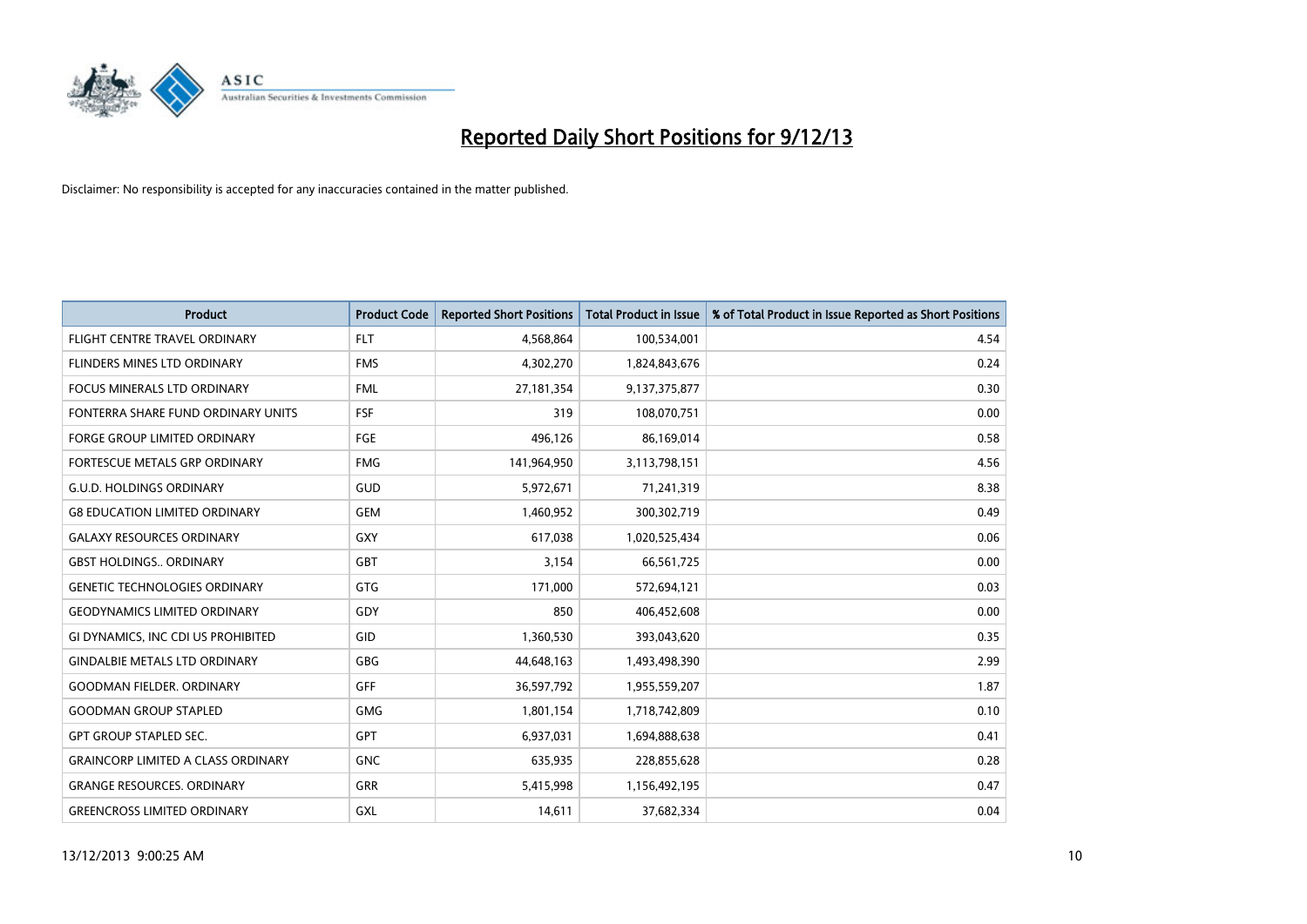

| <b>Product</b>                                   | <b>Product Code</b> | <b>Reported Short Positions</b> | <b>Total Product in Issue</b> | % of Total Product in Issue Reported as Short Positions |
|--------------------------------------------------|---------------------|---------------------------------|-------------------------------|---------------------------------------------------------|
| <b>GREENLAND MIN EN LTD ORDINARY</b>             | GGG                 | 7,333,566                       | 574,572,911                   | 1.28                                                    |
| <b>GROWTHPOINT PROPERTY ORD/UNIT STAPLED SEC</b> | GOZ                 | 296,257                         | 414,410,218                   | 0.07                                                    |
| <b>GROWTHPOINT PROPERTY STAPLED DEFERRED</b>     | GOZN                | 103,448                         | 40,800,000                    | 0.25                                                    |
| <b>GRYPHON MINERALS LTD ORDINARY</b>             | GRY                 | 6,235,989                       | 400,797,615                   | 1.56                                                    |
| <b>GUILDFORD COAL LTD ORDINARY</b>               | <b>GUF</b>          | 562,776                         | 635,046,899                   | 0.09                                                    |
| <b>GWA GROUP LTD ORDINARY</b>                    | <b>GWA</b>          | 13,047,380                      | 306,533,770                   | 4.26                                                    |
| <b>HARVEY NORMAN ORDINARY</b>                    | <b>HVN</b>          | 65,395,928                      | 1,062,316,784                 | 6.16                                                    |
| <b>HENDERSON GROUP CDI 1:1</b>                   | <b>HGG</b>          | 564,370                         | 730,596,390                   | 0.08                                                    |
| HEA HOLDINGS LIMITED ORDINARY                    | <b>HFA</b>          | 3,863                           | 118,738,157                   | 0.00                                                    |
| <b>HIGHLANDS PACIFIC ORDINARY</b>                | <b>HIG</b>          | 500,001                         | 853,777,764                   | 0.06                                                    |
| HILLGROVE RES LTD ORDINARY                       | <b>HGO</b>          | 5,910,142                       | 1,178,589,221                 | 0.50                                                    |
| <b>HILLS LTD ORDINARY</b>                        | HIL                 | 502,604                         | 239,375,808                   | 0.21                                                    |
| HORIZON OIL LIMITED ORDINARY                     | <b>HZN</b>          | 77,798,185                      | 1,301,147,932                 | 5.98                                                    |
| HOT CHILI LTD ORDINARY                           | <b>HCH</b>          | 10.000                          | 347,732,196                   | 0.00                                                    |
| ICON ENERGY LIMITED ORDINARY                     | <b>ICN</b>          | 92,926                          | 615,774,351                   | 0.02                                                    |
| <b>IINET LIMITED ORDINARY</b>                    | <b>IIN</b>          | 309,861                         | 161,238,847                   | 0.19                                                    |
| <b>ILUKA RESOURCES ORDINARY</b>                  | <b>ILU</b>          | 39,302,601                      | 418,700,517                   | 9.39                                                    |
| <b>IMDEX LIMITED ORDINARY</b>                    | <b>IMD</b>          | 3,877,917                       | 210,473,188                   | 1.84                                                    |
| <b>INCITEC PIVOT ORDINARY</b>                    | IPL                 | 24,221,153                      | 1,628,730,107                 | 1.49                                                    |
| INDEPENDENCE GROUP ORDINARY                      | <b>IGO</b>          | 3,429,093                       | 233,323,905                   | 1.47                                                    |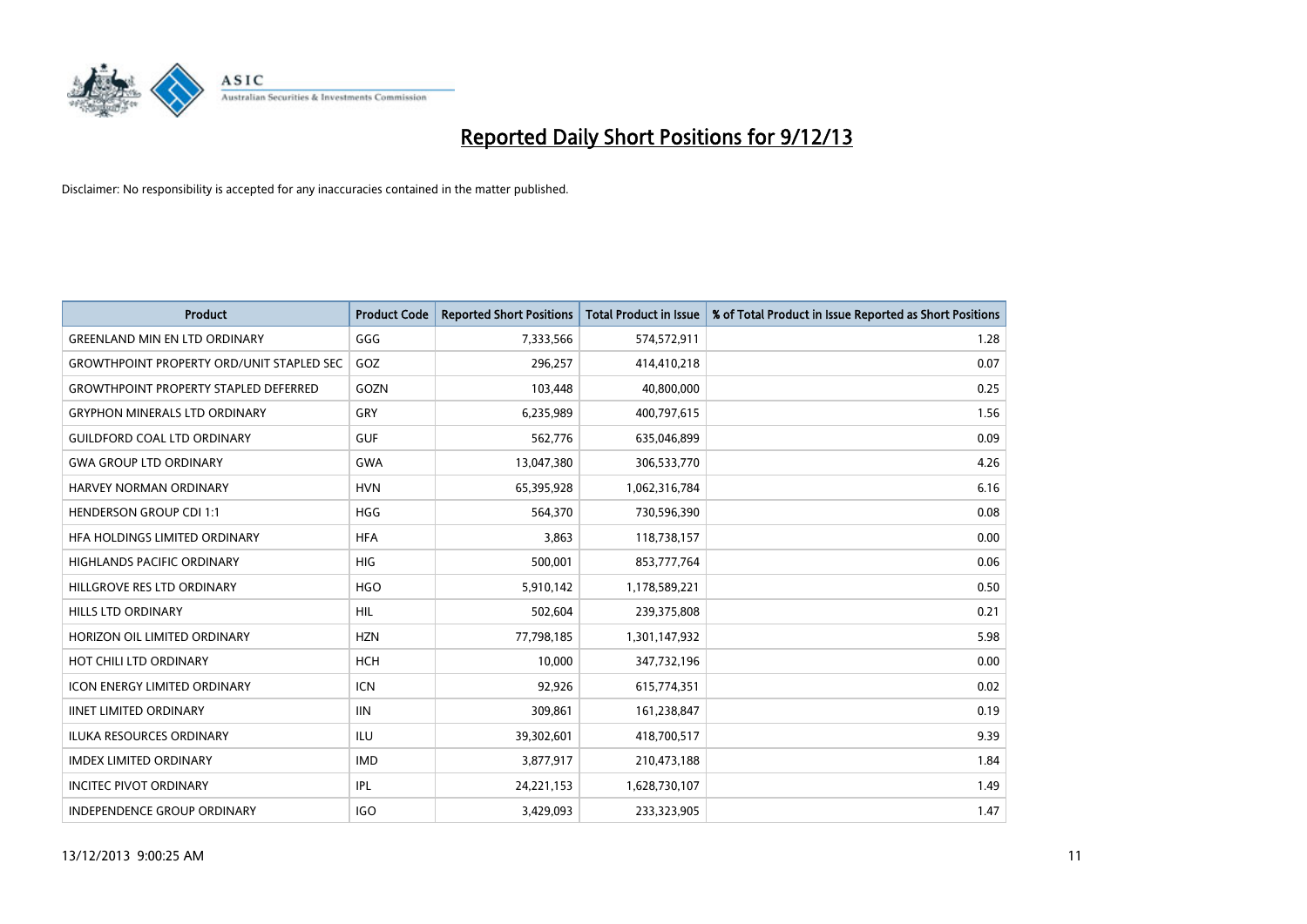

| <b>Product</b>                                | <b>Product Code</b> | <b>Reported Short Positions</b> | <b>Total Product in Issue</b> | % of Total Product in Issue Reported as Short Positions |
|-----------------------------------------------|---------------------|---------------------------------|-------------------------------|---------------------------------------------------------|
| <b>INDOPHIL RESOURCES ORDINARY</b>            | <b>IRN</b>          | 1,620,627                       | 1,203,146,194                 | 0.13                                                    |
| <b>INDUSTRIA REIT STAPLED</b>                 | <b>IDR</b>          | 102,278                         | 125,000,000                   | 0.08                                                    |
| <b>INFIGEN ENERGY STAPLED SECURITIES</b>      | <b>IFN</b>          | 3,638,427                       | 764,993,434                   | 0.48                                                    |
| <b>INFOMEDIA LTD ORDINARY</b>                 | <b>IFM</b>          | 383,126                         | 304,953,155                   | 0.13                                                    |
| <b>INSURANCE AUSTRALIA ORDINARY</b>           | IAG                 | 9,326,827                       | 2,079,034,021                 | 0.45                                                    |
| INTEGRATED RESEARCH ORDINARY                  | IRI                 | 1,326                           | 168,654,953                   | 0.00                                                    |
| <b>INTREPID MINES ORDINARY</b>                | <b>IAU</b>          | 20,407,844                      | 556,348,985                   | 3.67                                                    |
| <b>INVESTA OFFICE FUND STAPLED SECURITIES</b> | <b>IOF</b>          | 887,861                         | 614,047,458                   | 0.14                                                    |
| <b>INVOCARE LIMITED ORDINARY</b>              | <b>IVC</b>          | 5,847,686                       | 110,030,298                   | 5.31                                                    |
| <b>IOOF HOLDINGS LTD ORDINARY</b>             | IFL                 | 1,450,606                       | 232,118,034                   | 0.62                                                    |
| <b>IPROPERTY GROUP LTD ORDINARY</b>           | <b>IPP</b>          | 2,839                           | 181,398,426                   | 0.00                                                    |
| <b>IRESS LIMITED ORDINARY</b>                 | <b>IRE</b>          | 321,834                         | 158,585,126                   | 0.20                                                    |
| <b>IRON ORE HOLDINGS ORDINARY</b>             | <b>IOH</b>          | 26,197                          | 161,174,005                   | 0.02                                                    |
| <b>ISELECT LTD ORDINARY</b>                   | <b>ISU</b>          | 903,854                         | 260,664,894                   | 0.35                                                    |
| ISHARES MSCI AUS 200 ISHARES MSCI AUS 200     | <b>IOZ</b>          | 6,513                           | 10,592,037                    | 0.06                                                    |
| <b>ISONEA LIMITED ORDINARY</b>                | <b>ISN</b>          | 4.000                           | 262,483,547                   | 0.00                                                    |
| JAMES HARDIE INDUST CHESS DEPOSITARY INT      | <b>IHX</b>          | 6,879,236                       | 443,569,963                   | 1.55                                                    |
| <b>JB HI-FI LIMITED ORDINARY</b>              | <b>JBH</b>          | 7,127,463                       | 100,261,681                   | 7.11                                                    |
| <b>KAGARA LTD ORDINARY</b>                    | KZL                 | 3,385,466                       | 798,953,117                   | 0.42                                                    |
| KAROON GAS AUSTRALIA ORDINARY                 | <b>KAR</b>          | 3,259,049                       | 255,841,581                   | 1.27                                                    |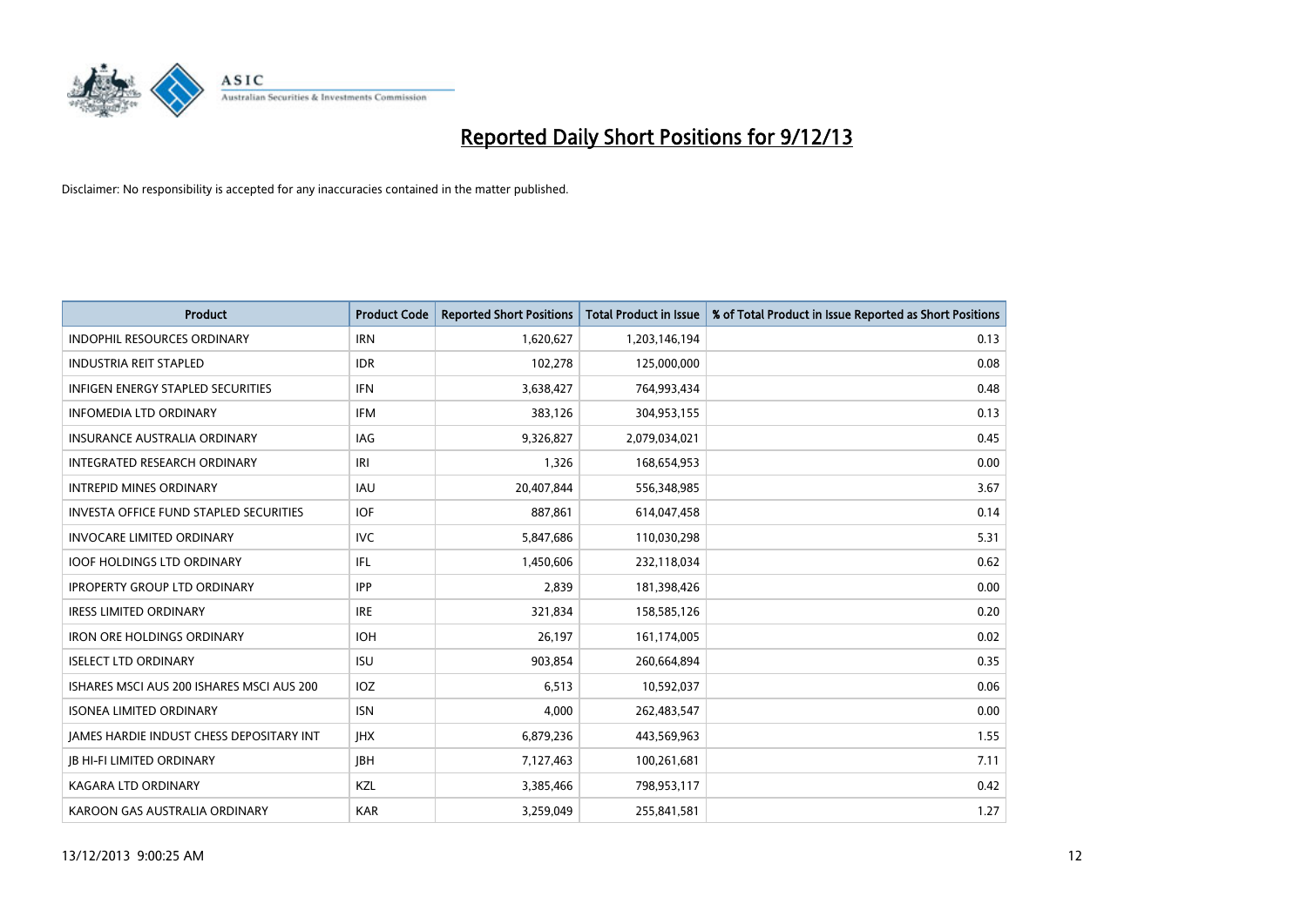

| <b>Product</b>                        | <b>Product Code</b> | <b>Reported Short Positions</b> | <b>Total Product in Issue</b> | % of Total Product in Issue Reported as Short Positions |
|---------------------------------------|---------------------|---------------------------------|-------------------------------|---------------------------------------------------------|
| KATHMANDU HOLD LTD ORDINARY           | <b>KMD</b>          | 130,613                         | 200,326,690                   | 0.07                                                    |
| <b>KBL MINING LIMITED ORDINARY</b>    | <b>KBL</b>          | 1,820                           | 393,535,629                   | 0.00                                                    |
| KINGSGATE CONSOLID. ORDINARY          | <b>KCN</b>          | 22,529,571                      | 152,284,777                   | 14.79                                                   |
| KINGSROSE MINING LTD ORDINARY         | <b>KRM</b>          | 553,902                         | 335,753,851                   | 0.16                                                    |
| LEIGHTON HOLDINGS ORDINARY            | LEI                 | 23,005,587                      | 337,235,188                   | 6.82                                                    |
| LEND LEASE GROUP UNIT/ORD STAPLED     | <b>LLC</b>          | 8,213,572                       | 576,712,337                   | 1.42                                                    |
| LIFEHEALTHCARE GRP ORDINARY           | <b>LHC</b>          | 83,097                          | 42,500,000                    | 0.20                                                    |
| LINC ENERGY LTD ORDINARY              | <b>LNC</b>          | 4,404,725                       | 523,120,361                   | 0.84                                                    |
| LOGICAMMS LIMITED ORDINARY            | <b>LCM</b>          | 14,775                          | 71,178,179                    | 0.02                                                    |
| LONESTAR RESO LTD ORDINARY            | <b>LNR</b>          | 33,370                          | 697,187,211                   | 0.00                                                    |
| LYCOPODIUM LIMITED ORDINARY           | LYL                 | 3,001                           | 38,955,103                    | 0.01                                                    |
| <b>LYNAS CORPORATION ORDINARY</b>     | <b>LYC</b>          | 171,998,482                     | 1,961,160,594                 | 8.77                                                    |
| M2 TELECOMMUNICATION ORDINARY         | <b>MTU</b>          | 8,974,941                       | 179,384,685                   | 5.00                                                    |
| <b>MACA LIMITED ORDINARY</b>          | <b>MLD</b>          | 126,309                         | 175,050,243                   | 0.07                                                    |
| <b>MACMAHON HOLDINGS ORDINARY</b>     | <b>MAH</b>          | 1,891,329                       | 1,261,699,966                 | 0.15                                                    |
| MACO ATLAS ROADS GRP ORDINARY STAPLED | <b>MOA</b>          | 12,489,543                      | 487,230,540                   | 2.56                                                    |
| MACQUARIE GROUP LTD ORDINARY          | MQG                 | 1,626,762                       | 340,118,378                   | 0.48                                                    |
| MACQUARIE TELECOM GP ORDINARY         | MAQ                 | 2,735                           | 20,967,121                    | 0.01                                                    |
| MAGELLAN FIN GRP LTD ORDINARY         | <b>MFG</b>          | 821,796                         | 155,830,849                   | 0.53                                                    |
| <b>MATRIX C &amp; E LTD ORDINARY</b>  | <b>MCE</b>          | 2,940,210                       | 94,555,428                    | 3.11                                                    |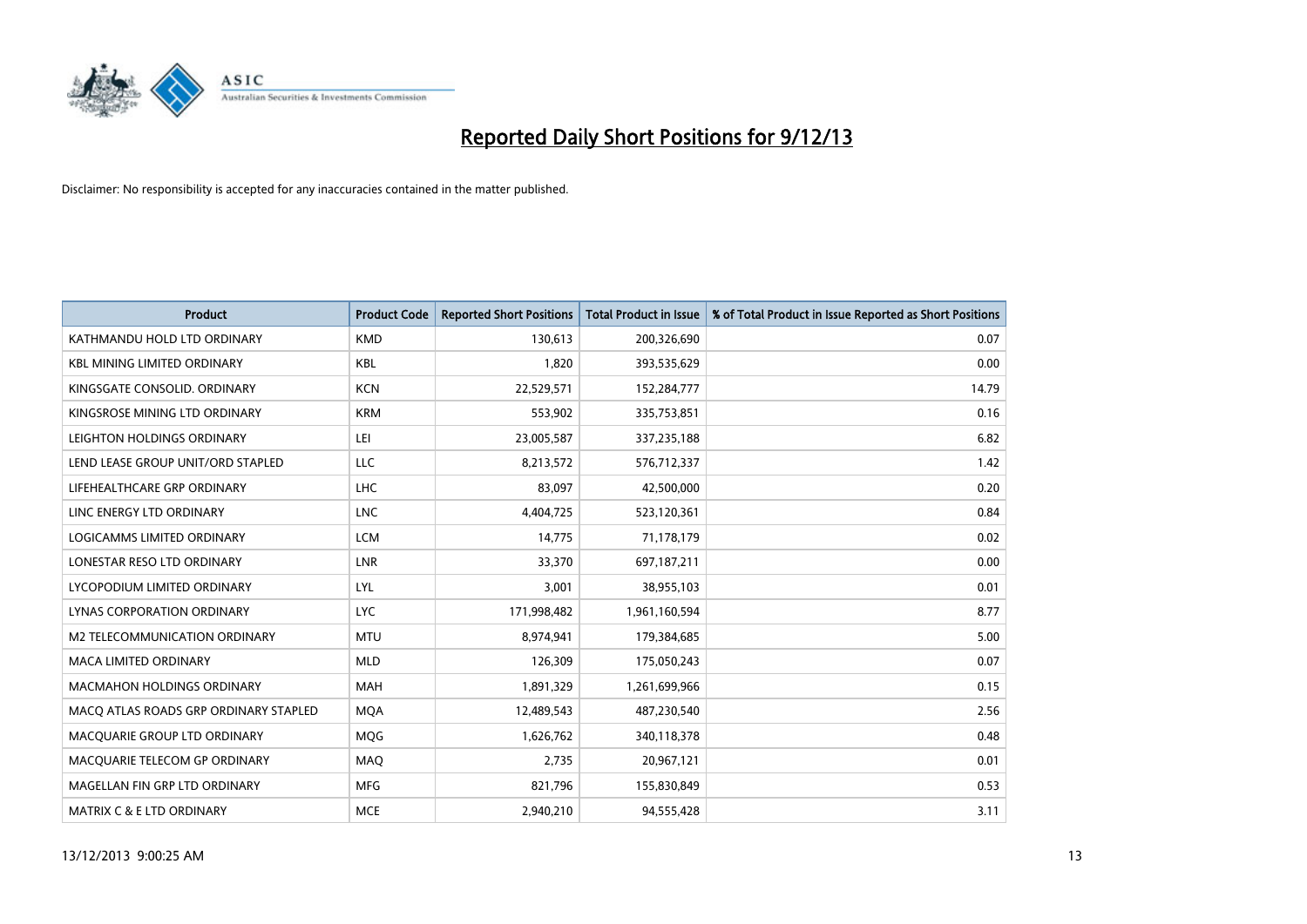

| <b>Product</b>                      | <b>Product Code</b> | <b>Reported Short Positions</b> | <b>Total Product in Issue</b> | % of Total Product in Issue Reported as Short Positions |
|-------------------------------------|---------------------|---------------------------------|-------------------------------|---------------------------------------------------------|
| <b>MAVERICK DRILLING ORDINARY</b>   | <b>MAD</b>          | 8,624,511                       | 467,726,751                   | 1.84                                                    |
| MAXITRANS INDUSTRIES ORDINARY       | <b>MXI</b>          | 533,592                         | 183,993,392                   | 0.29                                                    |
| MAYNE PHARMA LTD ORDINARY           | <b>MYX</b>          | 1,897,501                       | 563,459,968                   | 0.34                                                    |
| <b>MCALEESE LTD ORDINARY</b>        | <b>MCS</b>          | 2,340,206                       | 296,577,121                   | 0.79                                                    |
| MCMILLAN SHAKESPEARE ORDINARY       | <b>MMS</b>          | 878,382                         | 74,523,965                    | 1.18                                                    |
| MEDUSA MINING LTD ORDINARY          | <b>MML</b>          | 6,598,271                       | 207,794,301                   | 3.18                                                    |
| MELBOURNE IT LIMITED ORDINARY       | <b>MLB</b>          | 3,516                           | 82,861,177                    | 0.00                                                    |
| MEO AUSTRALIA LTD ORDINARY          | <b>MEO</b>          | 10,845                          | 627,264,587                   | 0.00                                                    |
| MERIDIAN ENERGY INSTALMENT RECEIPTS | <b>MEZCA</b>        | 32,097                          | 1,255,413,626                 | 0.00                                                    |
| <b>MERMAID MARINE ORDINARY</b>      | <b>MRM</b>          | 1,551,515                       | 232,652,241                   | 0.67                                                    |
| MESOBLAST LIMITED ORDINARY          | <b>MSB</b>          | 19,476,558                      | 317,350,901                   | 6.14                                                    |
| METALS X LIMITED ORDINARY           | <b>MLX</b>          | 46,230                          | 1,655,386,110                 | 0.00                                                    |
| METCASH LIMITED ORDINARY            | <b>MTS</b>          | 97,912,851                      | 880,704,786                   | 11.12                                                   |
| METMINCO LIMITED ORDINARY           | <b>MNC</b>          | 759,993                         | 1,749,543,023                 | 0.04                                                    |
| MICLYN EXP OFFSHR ORDINARY          | <b>MIO</b>          | 79,856                          | 281,754,775                   | 0.03                                                    |
| MIGHTY RIVER POWER ORDINARY         | <b>MYT</b>          | 1,950,939                       | 1,400,000,094                 | 0.14                                                    |
| MILTON CORPORATION ORDINARY         | <b>MLT</b>          | 45,337                          | 627,357,755                   | 0.01                                                    |
| MINCOR RESOURCES NL ORDINARY        | <b>MCR</b>          | 2,266,516                       | 188,208,274                   | 1.20                                                    |
| MINERAL DEPOSITS ORDINARY           | <b>MDL</b>          | 1,515,793                       | 83,538,786                    | 1.81                                                    |
| MINERAL RESOURCES. ORDINARY         | <b>MIN</b>          | 4,025,845                       | 186,112,198                   | 2.16                                                    |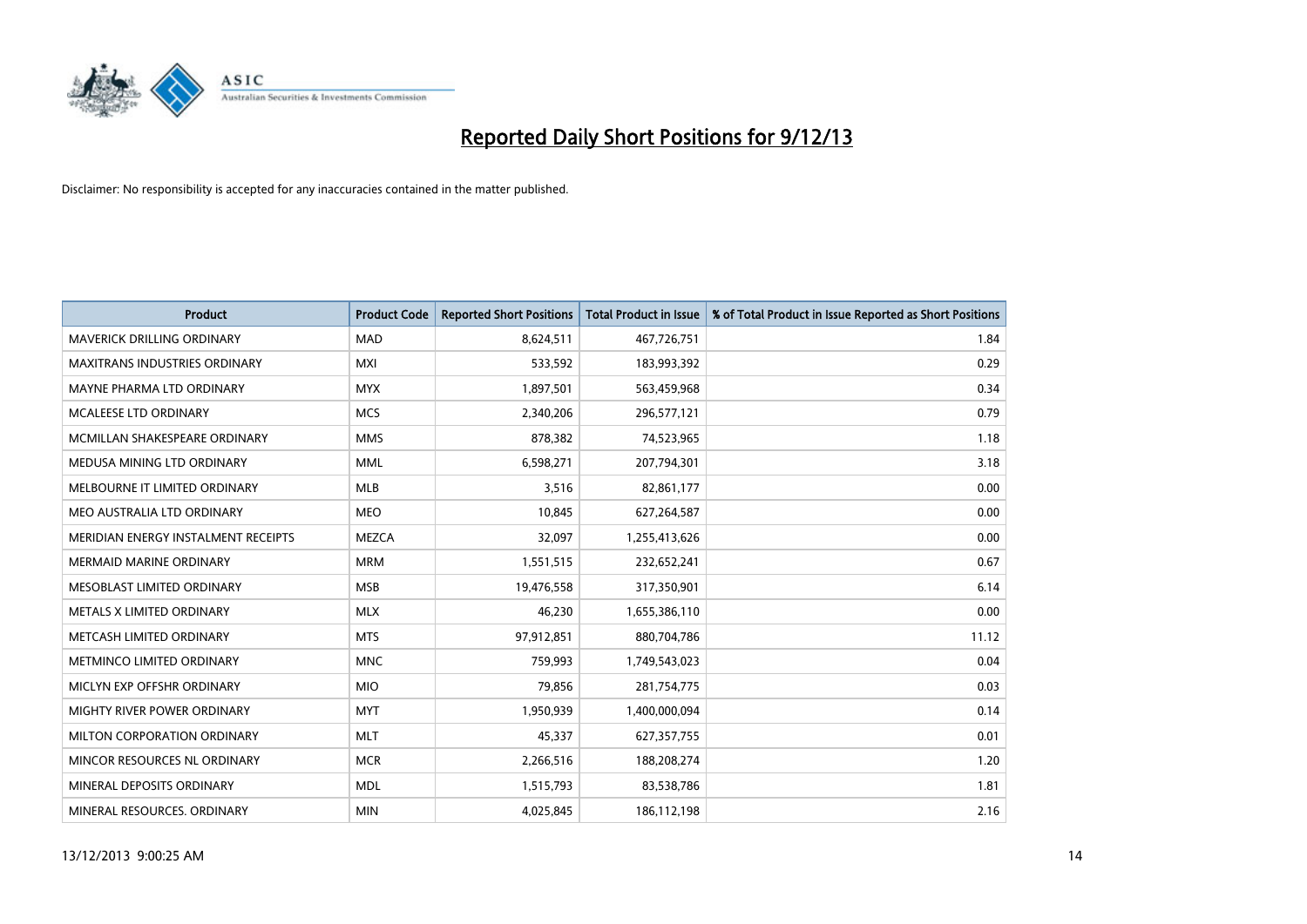

| <b>Product</b>                  | <b>Product Code</b> | <b>Reported Short Positions</b> | <b>Total Product in Issue</b> | % of Total Product in Issue Reported as Short Positions |
|---------------------------------|---------------------|---------------------------------|-------------------------------|---------------------------------------------------------|
| MINT WIRELESS ORDINARY          | <b>MNW</b>          | 466,709                         | 403,872,395                   | 0.12                                                    |
| MIRABELA NICKEL LTD ORDINARY    | <b>MBN</b>          | 23,099,744                      | 876,801,147                   | 2.63                                                    |
| MIRVAC GROUP STAPLED SECURITIES | <b>MGR</b>          | 1,558,828                       | 3,664,938,678                 | 0.04                                                    |
| MOBILE EMBRACE LTD ORDINARY     | <b>MBE</b>          | 4,500                           | 323,077,790                   | 0.00                                                    |
| MOLOPO ENERGY LTD ORDINARY      | <b>MPO</b>          | 100,365                         | 246,724,091                   | 0.04                                                    |
| MONADELPHOUS GROUP ORDINARY     | <b>MND</b>          | 12,261,548                      | 92,308,047                    | 13.28                                                   |
| MORTGAGE CHOICE LTD ORDINARY    | MOC                 | 93,849                          | 123,780,387                   | 0.08                                                    |
| MOUNT GIBSON IRON ORDINARY      | <b>MGX</b>          | 5,155,045                       | 1,090,584,232                 | 0.47                                                    |
| MULTIPLEX SITES SITES           | <b>MXUPA</b>        | 1,472                           | 4,500,000                     | 0.03                                                    |
| MURCHISON METALS LTD ORDINARY   | <b>MMX</b>          | 216,291                         | 450,497,346                   | 0.05                                                    |
| MYER HOLDINGS LTD ORDINARY      | <b>MYR</b>          | 69,383,145                      | 585,684,551                   | 11.85                                                   |
| NANOSONICS LIMITED ORDINARY     | <b>NAN</b>          | 84,239                          | 262,822,463                   | 0.03                                                    |
| NATIONAL AUST, BANK ORDINARY    | <b>NAB</b>          | 7,985,015                       | 2,349,453,562                 | 0.34                                                    |
| NAVITAS LIMITED ORDINARY        | <b>NVT</b>          | 3,575,491                       | 375,416,910                   | 0.95                                                    |
| NEON ENERGY LIMITED ORDINARY    | <b>NEN</b>          | 1,897,317                       | 553,037,848                   | 0.34                                                    |
| NEUREN PHARMACEUT. ORDINARY     | <b>NEU</b>          | 185,319                         | 1,493,120,164                 | 0.01                                                    |
| NEW HOPE CORPORATION ORDINARY   | <b>NHC</b>          | 658,139                         | 830,767,542                   | 0.08                                                    |
| NEW STANDARD ENERGY ORDINARY    | <b>NSE</b>          | 322,032                         | 305,331,847                   | 0.11                                                    |
| NEWCREST MINING ORDINARY        | <b>NCM</b>          | 6,972,440                       | 766,510,971                   | 0.91                                                    |
| NEWS CORP A NON-VOTING CDI      | <b>NWSLV</b>        | 1,456,216                       | 4,018,120                     | 36.24                                                   |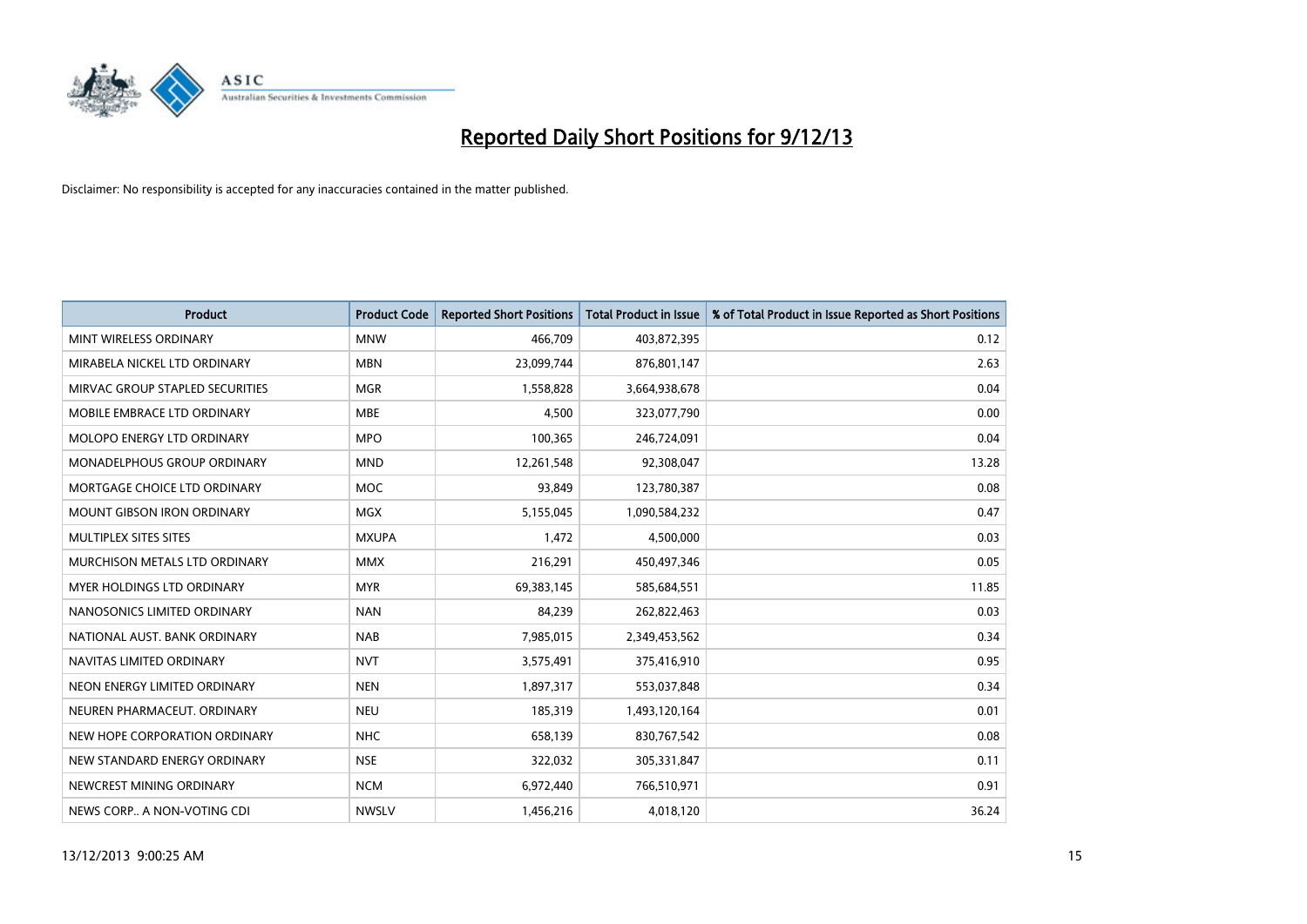

| <b>Product</b>                        | <b>Product Code</b> | <b>Reported Short Positions</b> | <b>Total Product in Issue</b> | % of Total Product in Issue Reported as Short Positions |
|---------------------------------------|---------------------|---------------------------------|-------------------------------|---------------------------------------------------------|
| NEWS CORP B VOTING CDI                | <b>NWS</b>          | 3,058,500                       | 21,223,350                    | 14.41                                                   |
| NEWSAT LIMITED ORDINARY               | <b>NWT</b>          | 65.746                          | 591,460,931                   | 0.01                                                    |
| NEXTDC LIMITED ORDINARY               | <b>NXT</b>          | 9,428,599                       | 192,904,486                   | 4.89                                                    |
| NEXUS ENERGY LIMITED ORDINARY         | <b>NXS</b>          | 1,281,883                       | 1,330,219,459                 | 0.10                                                    |
| NIB HOLDINGS LIMITED ORDINARY         | <b>NHF</b>          | 4,053,478                       | 439,004,182                   | 0.92                                                    |
| NICK SCALI LIMITED ORDINARY           | <b>NCK</b>          | 422                             | 81,000,000                    | 0.00                                                    |
| NIDO PETROLEUM ORDINARY               | <b>NDO</b>          | 42,500                          | 2,046,650,968                 | 0.00                                                    |
| NINE ENTERTAINMENT ORDINARY           | <b>NEC</b>          | 7,439,524                       | 940,293,562                   | 0.79                                                    |
| NOBLE MINERAL RES ORDINARY            | <b>NMG</b>          | 2,365,726                       | 666,397,952                   | 0.36                                                    |
| NORTHERN IRON LTD ORDINARY            | <b>NFE</b>          | 922,658                         | 484,405,314                   | 0.19                                                    |
| NORTHERN STAR ORDINARY                | <b>NST</b>          | 4,446,526                       | 428,369,762                   | 1.04                                                    |
| NOVOGEN LIMITED ORDINARY              | <b>NRT</b>          | 69,601                          | 158,625,294                   | 0.04                                                    |
| NRW HOLDINGS LIMITED ORDINARY         | <b>NWH</b>          | 18,489,423                      | 278,888,011                   | 6.63                                                    |
| NUCOAL RESOURCES LTD ORDINARY         | <b>NCR</b>          | 90,001                          | 768,612,354                   | 0.01                                                    |
| NUFARM LIMITED ORDINARY               | <b>NUF</b>          | 14,895,799                      | 263,643,448                   | 5.65                                                    |
| OAKTON LIMITED ORDINARY               | <b>OKN</b>          | 567,941                         | 89,968,985                    | 0.63                                                    |
| OCEANAGOLD CORP. CHESS DEPOSITARY INT | <b>OGC</b>          | 1,844,705                       | 300,350,129                   | 0.61                                                    |
| OIL SEARCH LTD ORDINARY               | OSH                 | 8,503,856                       | 1,343,361,150                 | 0.63                                                    |
| OM HOLDINGS LIMITED ORDINARY          | <b>OMH</b>          | 2,608,311                       | 733,423,337                   | 0.36                                                    |
| ORICA LIMITED ORDINARY                | ORI                 | 8,294,738                       | 368,203,632                   | 2.25                                                    |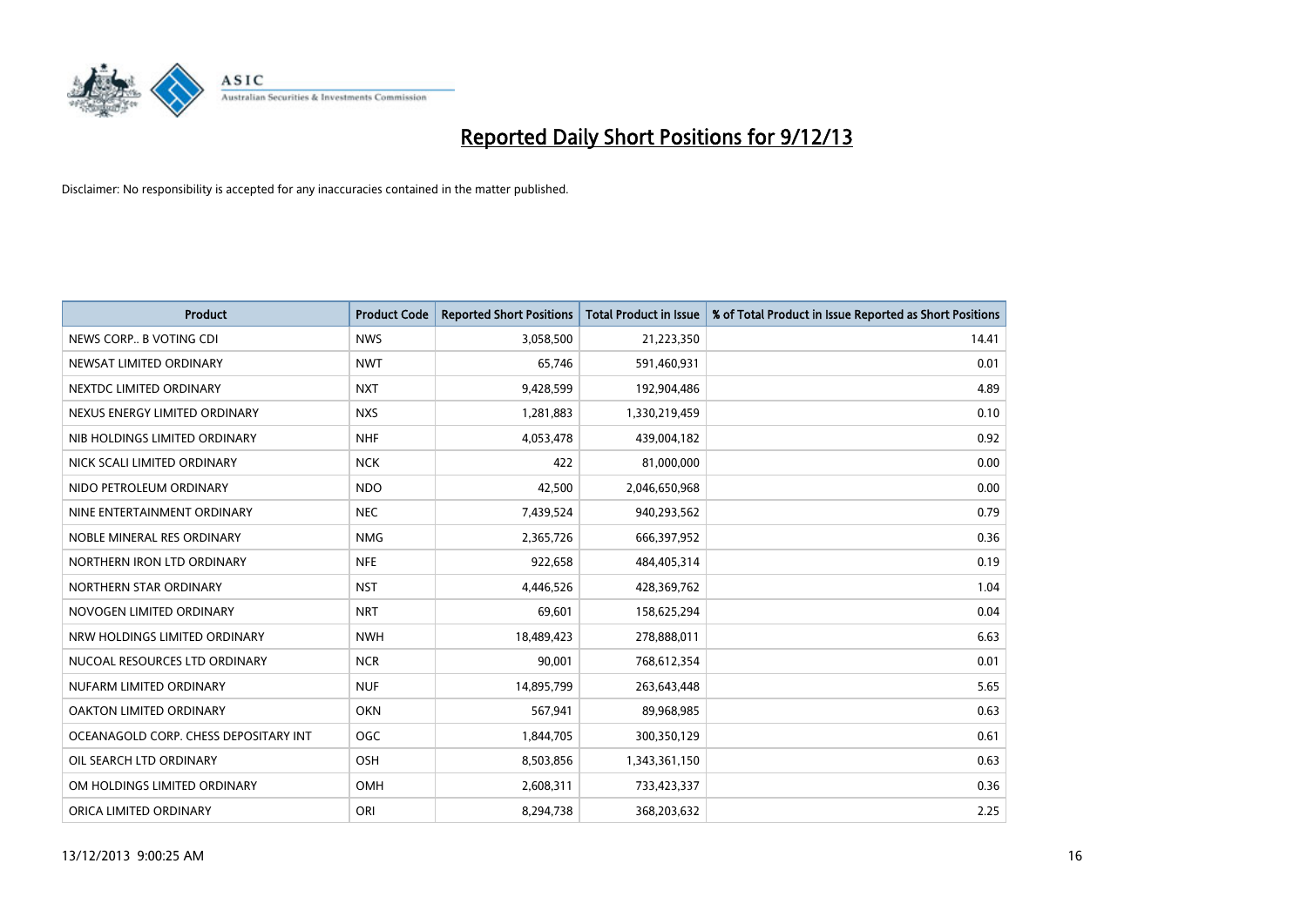

| <b>Product</b>                    | <b>Product Code</b> | <b>Reported Short Positions</b> | <b>Total Product in Issue</b> | % of Total Product in Issue Reported as Short Positions |
|-----------------------------------|---------------------|---------------------------------|-------------------------------|---------------------------------------------------------|
| ORIGIN ENERGY ORDINARY            | <b>ORG</b>          | 7,587,160                       | 1,101,226,425                 | 0.69                                                    |
| OROCOBRE LIMITED ORDINARY         | <b>ORE</b>          | 411,088                         | 132,041,911                   | 0.31                                                    |
| OROTONGROUP LIMITED ORDINARY      | ORL                 | 108,517                         | 40,880,902                    | 0.27                                                    |
| OZ MINERALS ORDINARY              | OZL                 | 17,925,668                      | 303,470,022                   | 5.91                                                    |
| <b>OZFOREX GROUP LTD ORDINARY</b> | <b>OFX</b>          | 384,470                         | 240,000,000                   | 0.16                                                    |
| PACIFIC BRANDS ORDINARY           | <b>PBG</b>          | 7,173,060                       | 912,915,695                   | 0.79                                                    |
| PALADIN ENERGY LTD ORDINARY       | <b>PDN</b>          | 96,814,498                      | 964,118,567                   | 10.04                                                   |
| PANAUST LIMITED ORDINARY          | <b>PNA</b>          | 2,588,076                       | 619,765,589                   | 0.42                                                    |
| PANORAMIC RESOURCES ORDINARY      | <b>PAN</b>          | 2,208,779                       | 295,085,132                   | 0.75                                                    |
| PANTERRA GOLD LTD ORDINARY        | PGI                 | $\mathbf{1}$                    | 769,414,346                   | 0.00                                                    |
| PAPERLINX LIMITED ORDINARY        | <b>PPX</b>          | 89,918                          | 609,280,761                   | 0.01                                                    |
| PAPILLON RES LTD ORDINARY         | <b>PIR</b>          | 8,633,409                       | 339,444,210                   | 2.54                                                    |
| PATTIES FOODS LTD ORDINARY        | PFL                 | 17,671                          | 139,144,338                   | 0.01                                                    |
| PEET LIMITED ORDINARY             | <b>PPC</b>          | 412,017                         | 433,389,348                   | 0.10                                                    |
| PENINSULA ENERGY LTD ORDINARY     | <b>PEN</b>          | $\mathbf{1}$                    | 3,042,508,659                 | 0.00                                                    |
| PERILYA LIMITED ORDINARY          | PEM                 | 1,528                           | 769,316,426                   | 0.00                                                    |
| PERPETUAL LIMITED ORDINARY        | <b>PPT</b>          | 2,562,797                       | 42,002,824                    | 6.10                                                    |
| PERSEUS MINING LTD ORDINARY       | PRU                 | 15,535,264                      | 457,962,088                   | 3.39                                                    |
| PHARMAXIS LTD ORDINARY            | <b>PXS</b>          | 2,768,133                       | 309,038,869                   | 0.90                                                    |
| PHOSPHAGENICS LTD. ORDINARY       | <b>POH</b>          | 50,000                          | 1,020,465,957                 | 0.00                                                    |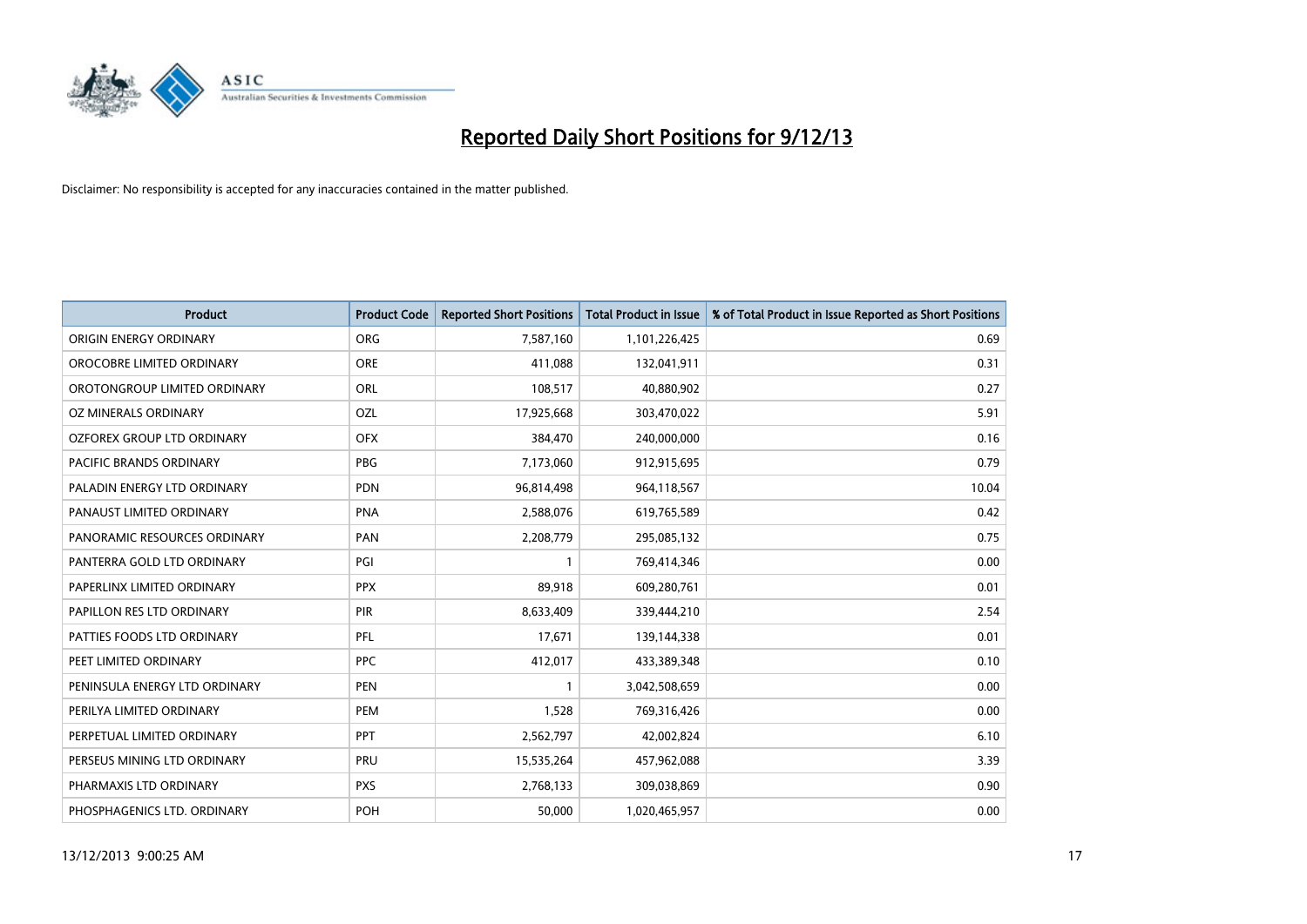

| <b>Product</b>                      | <b>Product Code</b> | <b>Reported Short Positions</b> | <b>Total Product in Issue</b> | % of Total Product in Issue Reported as Short Positions |
|-------------------------------------|---------------------|---------------------------------|-------------------------------|---------------------------------------------------------|
| PLATINUM ASSET ORDINARY             | <b>PTM</b>          | 873,891                         | 578,655,695                   | 0.15                                                    |
| PLATINUM AUSTRALIA ORDINARY         | <b>PLA</b>          | 836,127                         | 504,968,043                   | 0.17                                                    |
| PMI GOLD CORP CDI 1:1               | <b>PVM</b>          | 243,981                         | 165,052,854                   | 0.15                                                    |
| PMP LIMITED ORDINARY                | <b>PMP</b>          | 1,581,218                       | 323,781,124                   | 0.49                                                    |
| PRANA BIOTECHNOLOGY ORDINARY        | PBT                 | 531,420                         | 416,226,146                   | 0.13                                                    |
| PREMIER INVESTMENTS ORDINARY        | <b>PMV</b>          | 1,195,316                       | 155,314,874                   | 0.77                                                    |
| PRIMA BIOMED LTD ORDINARY           | <b>PRR</b>          | 666,394                         | 1,228,709,341                 | 0.05                                                    |
| PRIMARY HEALTH CARE ORDINARY        | <b>PRY</b>          | 18,079,745                      | 504,956,647                   | 3.58                                                    |
| PRIME MEDIA GRP LTD ORDINARY        | <b>PRT</b>          | 1,377,890                       | 366,330,303                   | 0.38                                                    |
| PROGRAMMED ORDINARY                 | <b>PRG</b>          | 181,468                         | 118,229,190                   | 0.15                                                    |
| PURA VIDA ENERGY NL ORDINARY        | <b>PVD</b>          | 208,941                         | 92,821,883                    | 0.23                                                    |
| <b>QANTAS AIRWAYS ORDINARY</b>      | QAN                 | 47,208,430                      | 2,196,330,250                 | 2.15                                                    |
| <b>OBE INSURANCE GROUP ORDINARY</b> | <b>OBE</b>          | 15,238,747                      | 1,226,855,950                 | 1.24                                                    |
| ORXPHARMA LTD ORDINARY              | QRX                 | 202,291                         | 157,285,606                   | 0.13                                                    |
| <b>QUBE HOLDINGS LTD ORDINARY</b>   | QUB                 | 10,820,598                      | 931,433,499                   | 1.16                                                    |
| RAMELIUS RESOURCES ORDINARY         | <b>RMS</b>          | 169,047                         | 365,380,380                   | 0.05                                                    |
| RAMSAY HEALTH CARE ORDINARY         | <b>RHC</b>          | 2,254,555                       | 202,081,252                   | 1.12                                                    |
| <b>RCR TOMLINSON ORDINARY</b>       | <b>RCR</b>          | 223,348                         | 136,696,590                   | 0.16                                                    |
| <b>REA GROUP ORDINARY</b>           | <b>REA</b>          | 1,209,910                       | 131,714,699                   | 0.92                                                    |
| RECKON LIMITED ORDINARY             | <b>RKN</b>          | 146,794                         | 126,913,066                   | 0.12                                                    |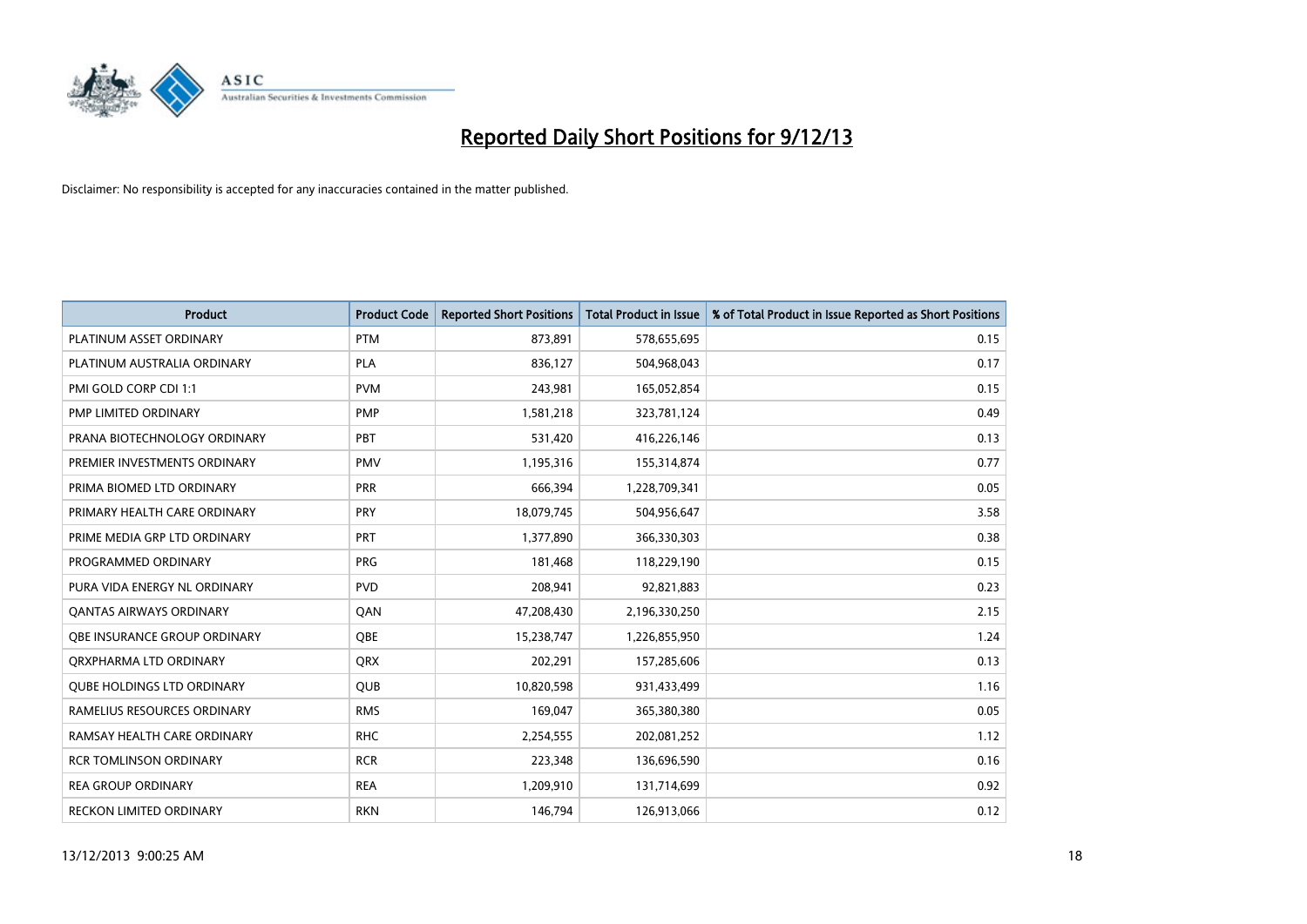

| <b>Product</b>                      | <b>Product Code</b> | <b>Reported Short Positions</b> | <b>Total Product in Issue</b> | % of Total Product in Issue Reported as Short Positions |
|-------------------------------------|---------------------|---------------------------------|-------------------------------|---------------------------------------------------------|
| <b>RED 5 LIMITED ORDINARY</b>       | <b>RED</b>          | 179,739                         | 759,451,008                   | 0.02                                                    |
| <b>RED FORK ENERGY ORDINARY</b>     | <b>RFE</b>          | 5,569,838                       | 499,551,719                   | 1.11                                                    |
| REDBANK ENERGY LTD ORDINARY         | AEJ                 | 13                              | 786,287                       | 0.00                                                    |
| REECE AUSTRALIA LTD. ORDINARY       | <b>REH</b>          | 436                             | 99,600,000                    | 0.00                                                    |
| REED RESOURCES LTD ORDINARY         | <b>RDR</b>          | 250,000                         | 523,453,895                   | 0.05                                                    |
| <b>REGIS RESOURCES ORDINARY</b>     | <b>RRL</b>          | 10,102,897                      | 497,985,884                   | 2.03                                                    |
| RESMED INC CDI 10:1                 | <b>RMD</b>          | 30,190,702                      | 1,420,542,770                 | 2.13                                                    |
| RESOLUTE MINING ORDINARY            | <b>RSG</b>          | 12,436,864                      | 640,994,224                   | 1.94                                                    |
| RESOURCE EQUIP LTD ORDINARY         | <b>RQL</b>          | 5,000                           | 249,065,471                   | 0.00                                                    |
| <b>RESOURCE GENERATION ORDINARY</b> | <b>RES</b>          | 224,300                         | 581,380,338                   | 0.04                                                    |
| RETAIL FOOD GROUP ORDINARY          | <b>RFG</b>          | 3,301,915                       | 142,706,772                   | 2.31                                                    |
| REX MINERALS LIMITED ORDINARY       | <b>RXM</b>          | 2,071,106                       | 188,907,284                   | 1.10                                                    |
| RHG LIMITED ORDINARY                | <b>RHG</b>          | 1,085                           | 308,483,177                   | 0.00                                                    |
| <b>RIALTO ENERGY ORDINARY</b>       | <b>RIA</b>          | 41                              | 1,155,765,100                 | 0.00                                                    |
| <b>RIDLEY CORPORATION ORDINARY</b>  | <b>RIC</b>          | 125,864                         | 307,817,071                   | 0.04                                                    |
| RIO TINTO LIMITED ORDINARY          | <b>RIO</b>          | 4,889,367                       | 435,758,720                   | 1.12                                                    |
| ROBUST RESOURCES ORDINARY           | <b>ROL</b>          | 4,000                           | 102,830,646                   | 0.00                                                    |
| ROC OIL COMPANY ORDINARY            | <b>ROC</b>          | 1,294,572                       | 686,461,740                   | 0.19                                                    |
| ROYAL WOLF HOLDINGS ORDINARY        | <b>RWH</b>          | 189,393                         | 100,387,052                   | 0.19                                                    |
| RURALCO HOLDINGS ORDINARY           | <b>RHL</b>          | 1,408                           | 55,019,284                    | 0.00                                                    |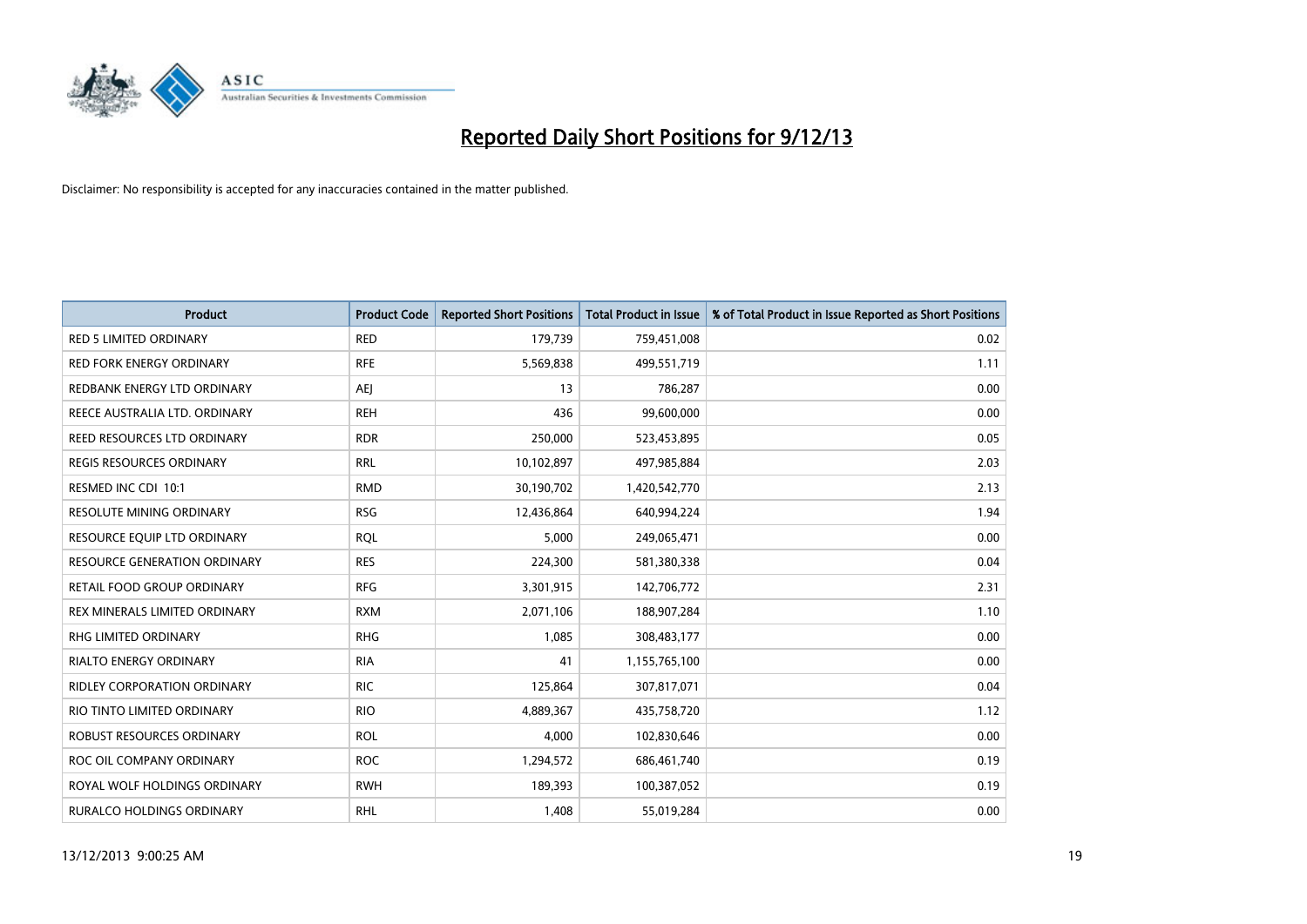

| <b>Product</b>                        | <b>Product Code</b> | <b>Reported Short Positions</b> | <b>Total Product in Issue</b> | % of Total Product in Issue Reported as Short Positions |
|---------------------------------------|---------------------|---------------------------------|-------------------------------|---------------------------------------------------------|
| <b>RXP SERVICES LTD ORDINARY</b>      | <b>RXP</b>          | 586                             | 103,462,317                   | 0.00                                                    |
| SAI GLOBAL LIMITED ORDINARY           | SAI                 | 7,746,143                       | 210,750,820                   | 3.68                                                    |
| SALMAT LIMITED ORDINARY               | <b>SLM</b>          | 998                             | 159,812,799                   | 0.00                                                    |
| SAMSON OIL & GAS LTD ORDINARY         | SSN                 | 1,428,000                       | 2,547,627,193                 | 0.06                                                    |
| SANDFIRE RESOURCES ORDINARY           | <b>SFR</b>          | 1,352,518                       | 155,640,968                   | 0.87                                                    |
| SANTOS LTD ORDINARY                   | <b>STO</b>          | 8,100,125                       | 970,209,622                   | 0.83                                                    |
| SARACEN MINERAL ORDINARY              | <b>SAR</b>          | 2,242,656                       | 595,263,186                   | 0.38                                                    |
| SCA PROPERTY GROUP STAPLED SECURITIES | <b>SCP</b>          | 35,852,050                      | 648,628,320                   | 5.53                                                    |
| SEDGMAN LIMITED ORDINARY              | <b>SDM</b>          | 368,911                         | 223,224,636                   | 0.17                                                    |
| SEEK LIMITED ORDINARY                 | <b>SEK</b>          | 14,017,889                      | 339,132,780                   | 4.13                                                    |
| SELECT HARVESTS ORDINARY              | SHV                 | 37,239                          | 57,815,720                    | 0.06                                                    |
| SENEX ENERGY LIMITED ORDINARY         | <b>SXY</b>          | 6,814,094                       | 1,144,008,917                 | 0.60                                                    |
| SERVCORP LIMITED ORDINARY             | SRV                 | 699                             | 98,432,275                    | 0.00                                                    |
| SERVICE STREAM ORDINARY               | SSM                 | 100                             | 284,443,570                   | 0.00                                                    |
| SEVEN GROUP HOLDINGS ORDINARY         | <b>SVW</b>          | 4,631,226                       | 308,160,281                   | 1.50                                                    |
| SEVEN WEST MEDIA LTD ORDINARY         | SWM                 | 7,142,644                       | 999,160,872                   | 0.71                                                    |
| SIGMA PHARMACEUTICAL ORDINARY         | <b>SIP</b>          | 4,703,476                       | 1,125,275,419                 | 0.42                                                    |
| SILEX SYSTEMS ORDINARY                | <b>SLX</b>          | 2,657,649                       | 170,297,752                   | 1.56                                                    |
| SILVER CHEF LIMITED ORDINARY          | SIV                 | 4,520                           | 29,333,629                    | 0.02                                                    |
| SILVER LAKE RESOURCE ORDINARY         | <b>SLR</b>          | 19,574,601                      | 437,594,758                   | 4.47                                                    |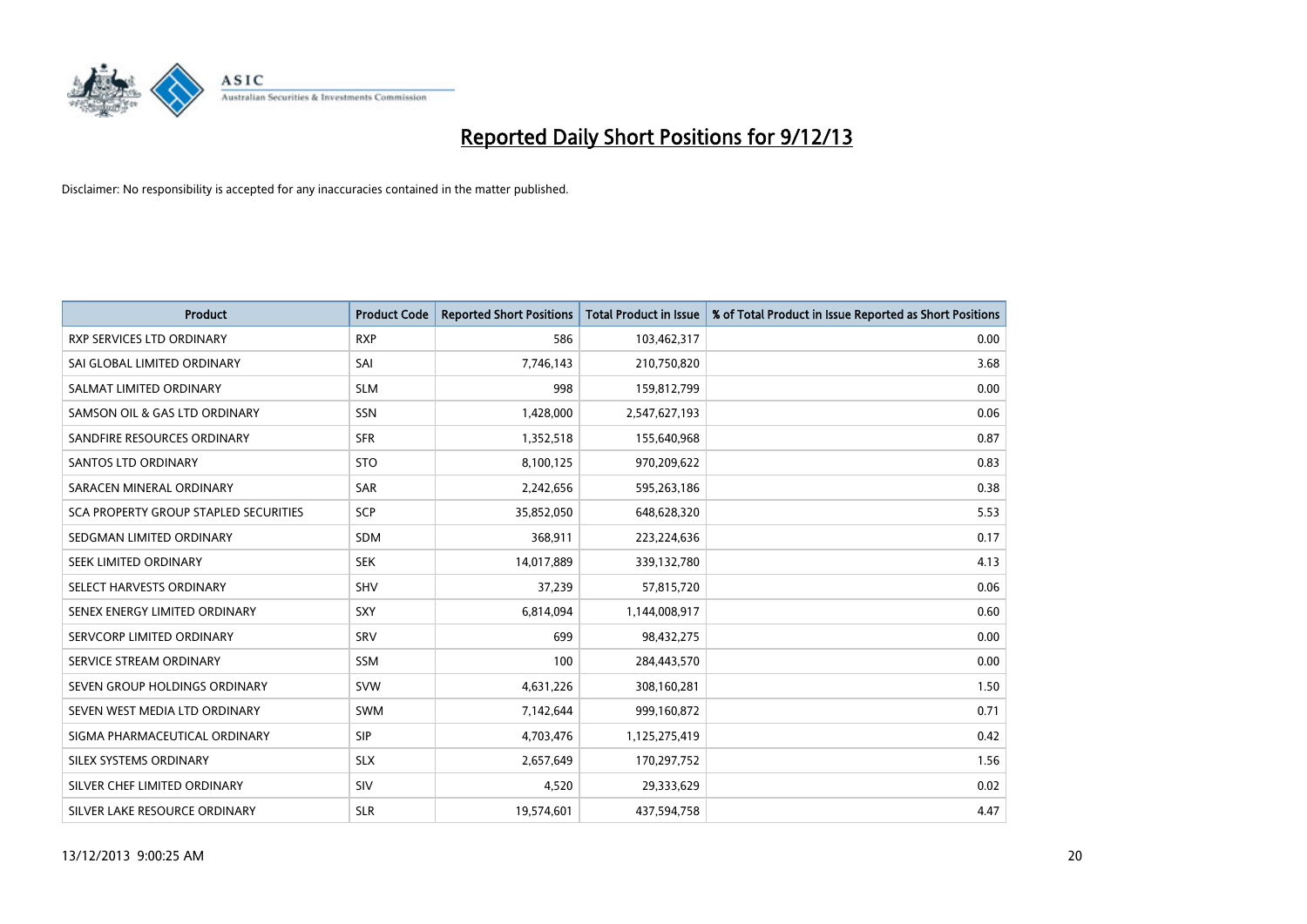

| <b>Product</b>                           | <b>Product Code</b> | <b>Reported Short Positions</b> | <b>Total Product in Issue</b> | % of Total Product in Issue Reported as Short Positions |
|------------------------------------------|---------------------|---------------------------------|-------------------------------|---------------------------------------------------------|
| SIMS METAL MGMT LTD ORDINARY             | SGM                 | 10,084,329                      | 204,345,727                   | 4.93                                                    |
| SINGAPORE TELECOMM. CHESS DEPOSITARY INT | SGT                 | 4,862,539                       | 157,696,918                   | 3.08                                                    |
| SINO GAS ENERGY ORDINARY                 | <b>SEH</b>          | 317,897                         | 1,453,304,154                 | 0.02                                                    |
| SIRIUS RESOURCES NL ORDINARY             | <b>SIR</b>          | 9,971,820                       | 261,930,167                   | 3.81                                                    |
| SIRTEX MEDICAL ORDINARY                  | <b>SRX</b>          | 483,982                         | 56,108,439                    | 0.86                                                    |
| SKILLED GROUP LTD ORDINARY               | <b>SKE</b>          | 5,226,997                       | 233,871,364                   | 2.23                                                    |
| <b>SKY NETWORK ORDINARY</b>              | <b>SKT</b>          | 83,318                          | 389,139,785                   | 0.02                                                    |
| SKYCITY ENT GRP LTD ORDINARY             | <b>SKC</b>          | 156,516                         | 580,016,676                   | 0.03                                                    |
| <b>SLATER &amp; GORDON ORDINARY</b>      | SGH                 | 32,230                          | 202,481,656                   | 0.02                                                    |
| SMS MANAGEMENT, ORDINARY                 | <b>SMX</b>          | 3,905,082                       | 70,099,763                    | 5.57                                                    |
| SONIC HEALTHCARE ORDINARY                | SHL                 | 4,408,633                       | 400,511,056                   | 1.10                                                    |
| SOUL PATTINSON (W.H) ORDINARY            | SOL                 | 99,420                          | 239,395,320                   | 0.04                                                    |
| SOUTH BOULDER MINES ORDINARY             | <b>STB</b>          | 1                               | 127,952,826                   | 0.00                                                    |
| SP AUSNET STAPLED SECURITIES             | SPN                 | 43,885,484                      | 3,376,325,523                 | 1.30                                                    |
| SPARK INFRASTRUCTURE STAPLED NOTE & UNIT | SKI                 | 50,205,205                      | 1,326,734,264                 | 3.78                                                    |
| SPDR 200 FUND ETF UNITS                  | <b>STW</b>          | 110,974                         | 44,078,688                    | 0.25                                                    |
| SPDR 200 RESOURCES ETF UNITS             | <b>OZR</b>          | 66,188                          | 1,501,132                     | 4.41                                                    |
| SPDR SMALL ORDS ETF UNITS                | <b>SSO</b>          | 199,018                         | 800,855                       | 24.85                                                   |
| SPECIALTY FASHION ORDINARY               | <b>SFH</b>          | 50,051                          | 192,236,121                   | 0.03                                                    |
| ST BARBARA LIMITED ORDINARY              | <b>SBM</b>          | 18,612,955                      | 488,074,077                   | 3.81                                                    |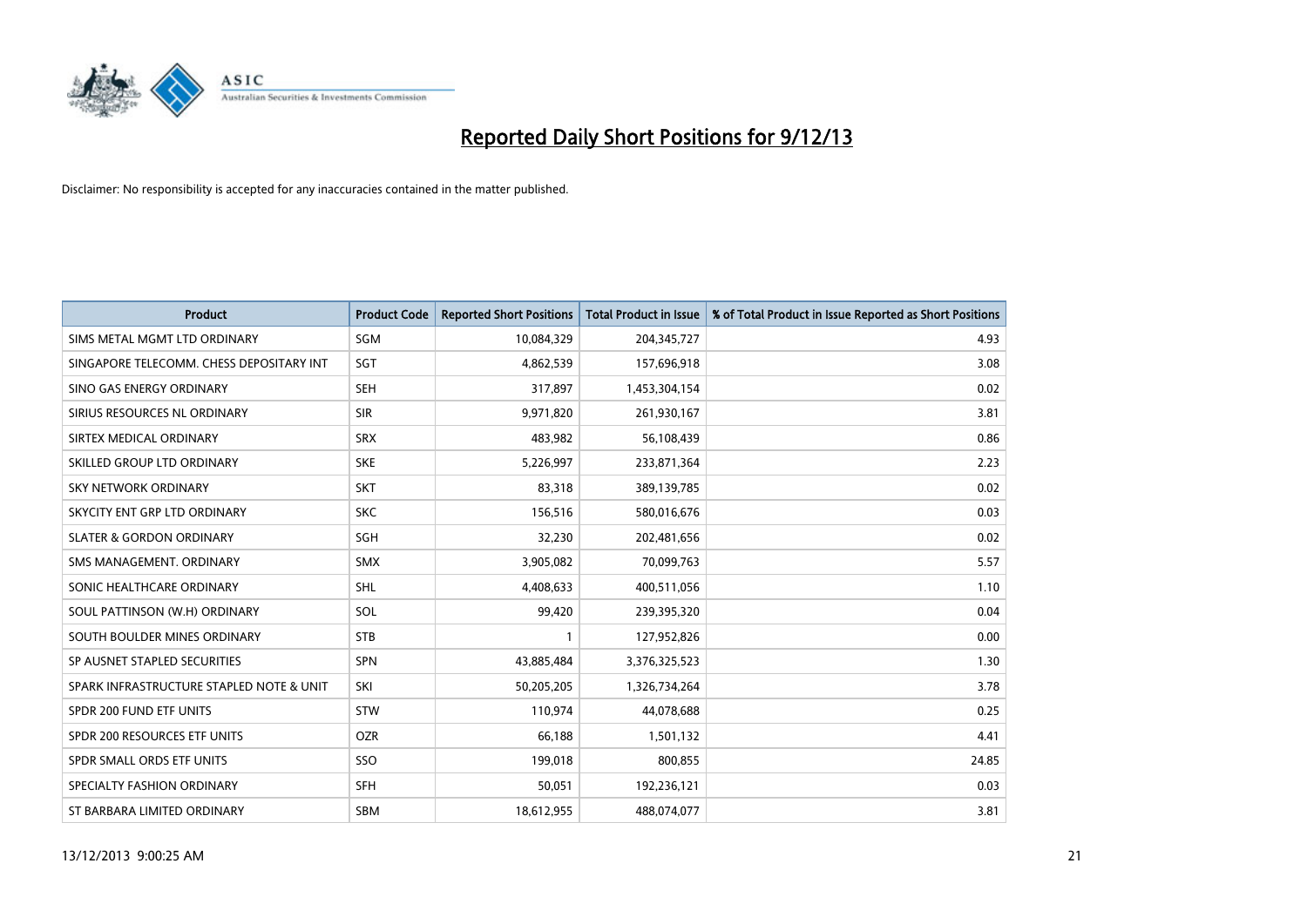

| <b>Product</b>                   | <b>Product Code</b> | <b>Reported Short Positions</b> | <b>Total Product in Issue</b> | % of Total Product in Issue Reported as Short Positions |
|----------------------------------|---------------------|---------------------------------|-------------------------------|---------------------------------------------------------|
| STARPHARMA HOLDINGS ORDINARY     | <b>SPL</b>          | 14,671,749                      | 284,574,948                   | 5.16                                                    |
| STEADFAST GROUP LTD ORDINARY     | <b>SDF</b>          | 1,086,557                       | 500,971,408                   | 0.22                                                    |
| STHN CROSS MEDIA ORDINARY        | <b>SXL</b>          | 6,583,838                       | 705,099,800                   | 0.93                                                    |
| STOCKLAND UNITS/ORD STAPLED      | SGP                 | 8,208,012                       | 2,305,750,747                 | 0.36                                                    |
| STRAITS RES LTD. ORDINARY        | SRO                 | 31,522                          | 1,164,150,159                 | 0.00                                                    |
| STRIKE ENERGY LTD ORDINARY       | <b>STX</b>          | 5,000                           | 706,519,664                   | 0.00                                                    |
| STW COMMUNICATIONS ORDINARY      | <b>SGN</b>          | 787,004                         | 403,828,512                   | 0.19                                                    |
| SUNCORP GROUP LTD ORDINARY       | <b>SUN</b>          | 4,393,112                       | 1,286,600,980                 | 0.34                                                    |
| SUNDANCE ENERGY ORDINARY         | <b>SEA</b>          | 531,487                         | 462,611,982                   | 0.11                                                    |
| SUNDANCE RESOURCES ORDINARY      | <b>SDL</b>          | 130,055,130                     | 3,073,110,985                 | 4.23                                                    |
| SUNLAND GROUP LTD ORDINARY       | <b>SDG</b>          | 82,611                          | 181,710,087                   | 0.05                                                    |
| SUPER RET REP LTD ORDINARY       | <b>SUL</b>          | 1,077,572                       | 196,731,620                   | 0.55                                                    |
| SYD AIRPORT STAPLED US PROHIBIT. | <b>SYD</b>          | 17,579,659                      | 2,194,322,759                 | 0.80                                                    |
| SYRAH RESOURCES ORDINARY         | <b>SYR</b>          | 2,511,401                       | 148,410,123                   | 1.69                                                    |
| TABCORP HOLDINGS LTD ORDINARY    | <b>TAH</b>          | 20,803,715                      | 754,274,706                   | 2.76                                                    |
| TANAMI GOLD NL ORDINARY          | <b>TAM</b>          | 678,878                         | 587,548,523                   | 0.12                                                    |
| TANAMI GOLD NL RIGHTS 11-DEC-13  | <b>TAMRA</b>        | 179,878                         | 587,548,523                   | 0.03                                                    |
| TAP OIL LIMITED ORDINARY         | <b>TAP</b>          | 203,883                         | 241,608,606                   | 0.08                                                    |
| TASSAL GROUP LIMITED ORDINARY    | <b>TGR</b>          | 25,576                          | 146,507,029                   | 0.02                                                    |
| TATTS GROUP LTD ORDINARY         | <b>TTS</b>          | 10,703,199                      | 1,417,117,821                 | 0.76                                                    |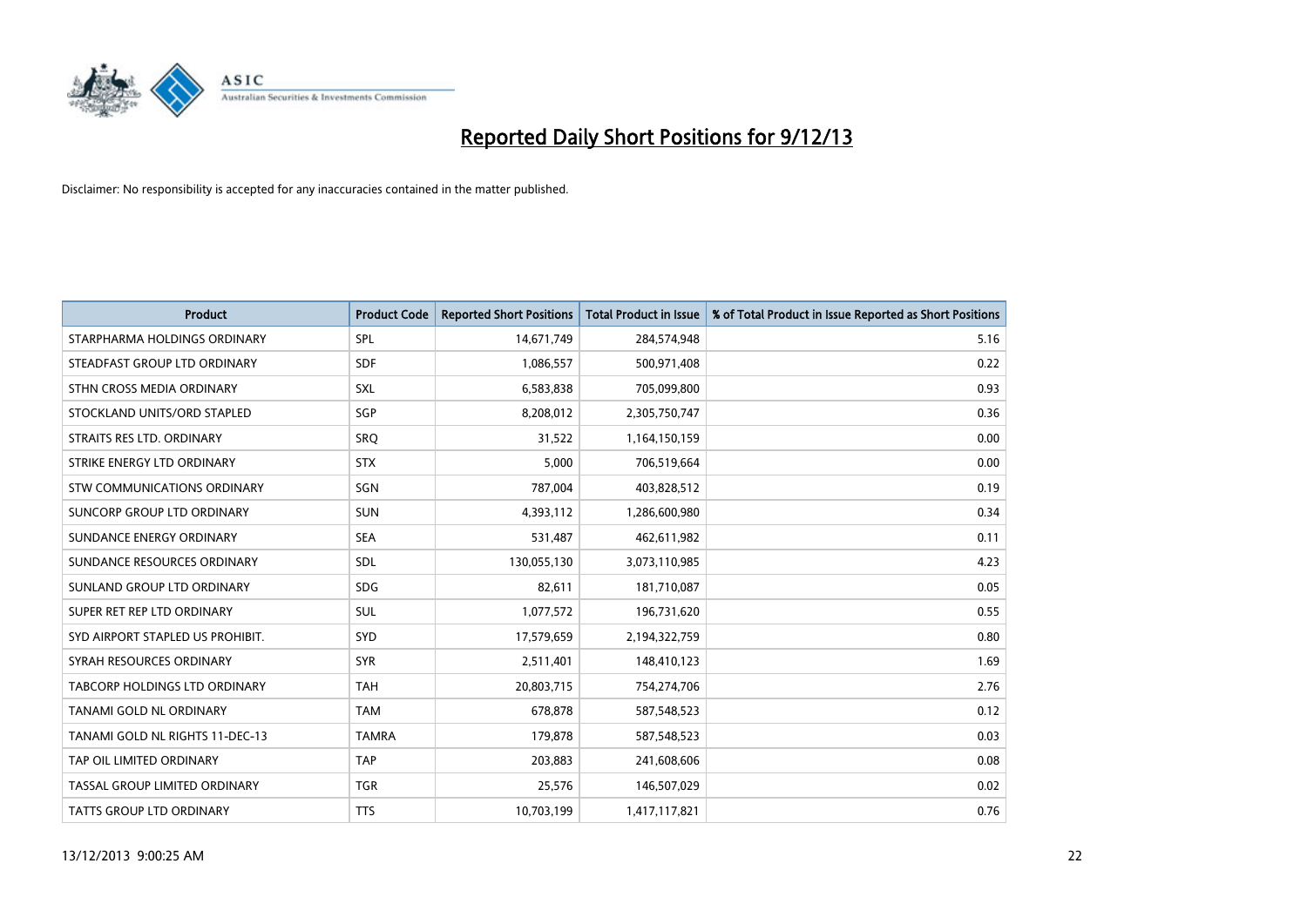

| <b>Product</b>                       | <b>Product Code</b> | <b>Reported Short Positions</b> | <b>Total Product in Issue</b> | % of Total Product in Issue Reported as Short Positions |
|--------------------------------------|---------------------|---------------------------------|-------------------------------|---------------------------------------------------------|
| <b>TECHNOLOGY ONE ORDINARY</b>       | <b>TNE</b>          | 5,055                           | 307,528,955                   | 0.00                                                    |
| TELECOM CORPORATION ORDINARY         | <b>TEL</b>          | 7,184,607                       | 1,824,093,017                 | 0.39                                                    |
| TELSTRA CORPORATION. ORDINARY        | <b>TLS</b>          | 17,110,923                      | 12,443,074,357                | 0.14                                                    |
| TEN NETWORK HOLDINGS ORDINARY        | <b>TEN</b>          | 151,253,966                     | 2,586,970,845                 | 5.85                                                    |
| TERANGA GOLD CORP CDI 1:1            | <b>TGZ</b>          | 3,819                           | 171,381,816                   | 0.00                                                    |
| TFS CORPORATION LTD ORDINARY         | <b>TFC</b>          | 60,833                          | 282,157,408                   | 0.02                                                    |
| THE REJECT SHOP ORDINARY             | <b>TRS</b>          | 2,136,982                       | 28,826,248                    | 7.41                                                    |
| THORN GROUP LIMITED ORDINARY         | <b>TGA</b>          | 35,953                          | 148,897,155                   | 0.02                                                    |
| <b>TIGER RESOURCES ORDINARY</b>      | <b>TGS</b>          | 2,266,343                       | 774,770,269                   | 0.29                                                    |
| TOLL HOLDINGS LTD ORDINARY           | <b>TOL</b>          | 28,438,524                      | 717,133,875                   | 3.97                                                    |
| TORO ENERGY LIMITED ORDINARY         | <b>TOE</b>          | 139,845                         | 1,481,936,676                 | 0.01                                                    |
| TOX FREE SOLUTIONS ORDINARY          | <b>TOX</b>          | 1,972,001                       | 133,242,359                   | 1.48                                                    |
| TPG TELECOM LIMITED ORDINARY         | <b>TPM</b>          | 2,500,092                       | 793,808,141                   | 0.31                                                    |
| <b>TRADE ME GROUP ORDINARY</b>       | <b>TME</b>          | 378,825                         | 396,261,129                   | 0.10                                                    |
| TRANSFIELD SERVICES ORDINARY         | <b>TSE</b>          | 45,132,970                      | 512,457,716                   | 8.81                                                    |
| TRANSPACIFIC INDUST. ORDINARY        | <b>TPI</b>          | 25,349,143                      | 1,578,563,490                 | 1.61                                                    |
| TRANSURBAN GROUP TRIPLE STAPLED SEC. | <b>TCL</b>          | 2,103,604                       | 1,486,013,648                 | 0.14                                                    |
| <b>TREASURY GROUP ORDINARY</b>       | <b>TRG</b>          | 25,914                          | 23,070,755                    | 0.11                                                    |
| TREASURY WINE ESTATE ORDINARY        | <b>TWE</b>          | 36,749,344                      | 647,227,144                   | 5.68                                                    |
| TROY RESOURCES LTD ORDINARY          | <b>TRY</b>          | 529,581                         | 168,118,378                   | 0.32                                                    |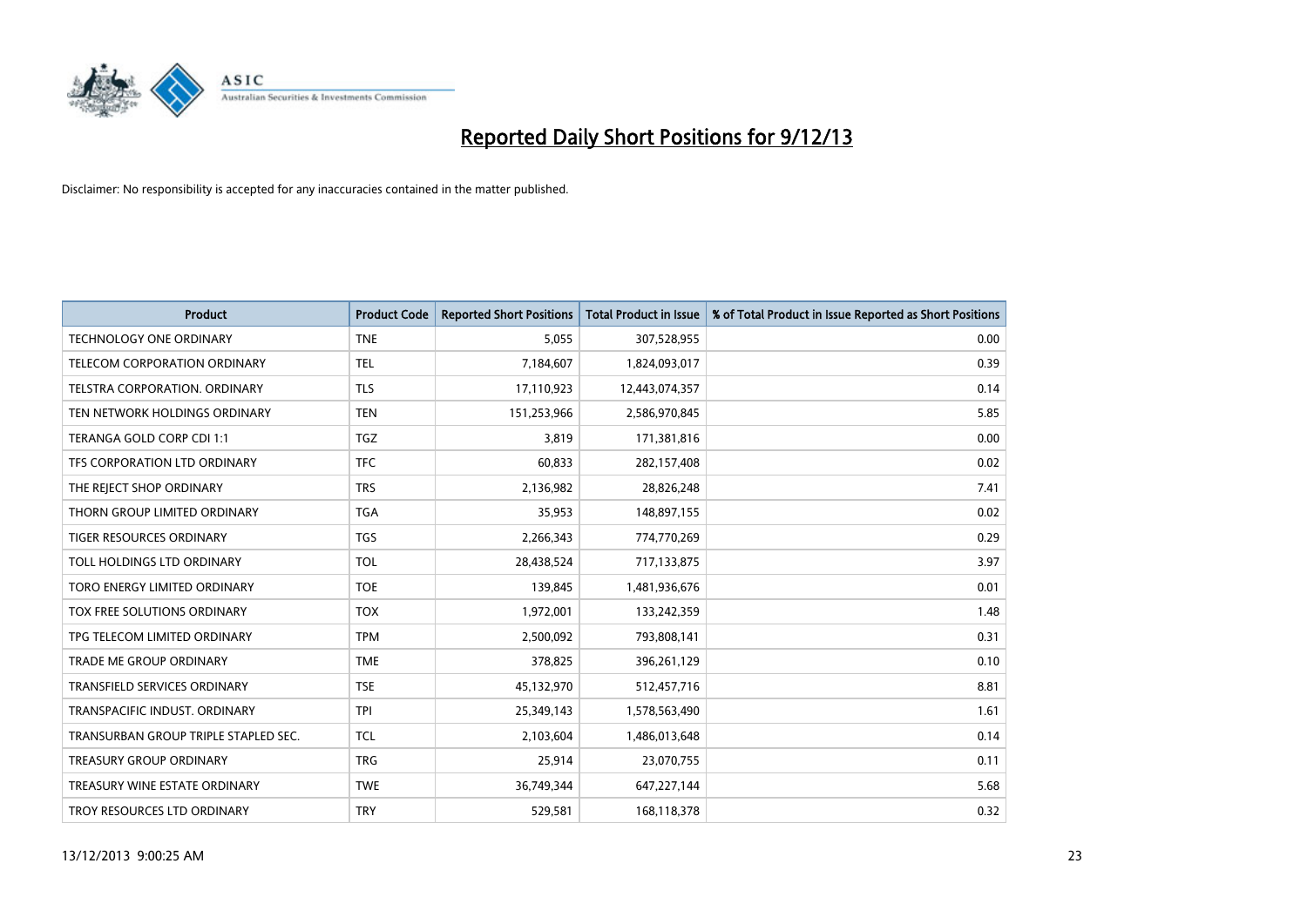

| <b>Product</b>                        | <b>Product Code</b> | <b>Reported Short Positions</b> | <b>Total Product in Issue</b> | % of Total Product in Issue Reported as Short Positions |
|---------------------------------------|---------------------|---------------------------------|-------------------------------|---------------------------------------------------------|
| TWENTY-FIRST FOX INC A NON-VOTING CDI | <b>FOXLV</b>        | 723,827                         | 11,936,186                    | 6.06                                                    |
| TWENTY-FIRST FOX INC B VOTING CDI     | <b>FOX</b>          | 772,146                         | 212,815,026                   | 0.36                                                    |
| UGL LIMITED ORDINARY                  | UGL                 | 17,435,005                      | 166,511,240                   | 10.47                                                   |
| UXC LIMITED ORDINARY                  | <b>UXC</b>          | 1,176,465                       | 320,551,687                   | 0.37                                                    |
| <b>VEDA GROUP LTD ORDINARY</b>        | <b>VED</b>          | 11,226,956                      | 842,055,406                   | 1.33                                                    |
| <b>VENTURE MINERALS ORDINARY</b>      | <b>VMS</b>          | 193,000                         | 287,320,170                   | 0.07                                                    |
| VILLA WORLD LTD. ORDINARY             | <b>VLW</b>          | 133,735                         | 93,663,800                    | 0.14                                                    |
| VILLAGE ROADSHOW LTD ORDINARY         | <b>VRL</b>          | 310,488                         | 159,486,203                   | 0.19                                                    |
| VIRGIN AUS HLDG LTD ORDINARY          | <b>VAH</b>          | 150,255,893                     | 3,330,437,000                 | 4.51                                                    |
| <b>VIRTUS HEALTH LTD ORDINARY</b>     | <b>VRT</b>          | 462,033                         | 79,536,601                    | 0.58                                                    |
| VISION EYE INSTITUTE ORDINARY         | <b>VEI</b>          | 2,414,815                       | 160,759,740                   | 1.50                                                    |
| <b>VOCATION LTD ORDINARY</b>          | <b>VET</b>          | 2,025,000                       | 200,000,000                   | 1.01                                                    |
| <b>VOCUS COMMS LTD ORDINARY</b>       | <b>VOC</b>          | 188,848                         | 80,779,125                    | 0.23                                                    |
| WARRNAMBOOL CHEESE ORDINARY           | <b>WCB</b>          | 129,644                         | 55,969,511                    | 0.23                                                    |
| <b>WATPAC LIMITED ORDINARY</b>        | <b>WTP</b>          | 25                              | 184,332,526                   | 0.00                                                    |
| WEBJET LIMITED ORDINARY               | <b>WEB</b>          | 1,752,505                       | 79,397,959                    | 2.21                                                    |
| WESFARMERS LIMITED ORDINARY           | <b>WES</b>          | 6,951,817                       | 1,143,274,951                 | 0.61                                                    |
| WESTERN AREAS LTD ORDINARY            | <b>WSA</b>          | 22,771,635                      | 196,862,806                   | 11.57                                                   |
| WESTERN DESERT RES. ORDINARY          | <b>WDR</b>          | 1,541,225                       | 498,831,910                   | 0.31                                                    |
| WESTFIELD GROUP ORD/UNIT STAPLED SEC  | <b>WDC</b>          | 9,093,302                       | 2,113,501,814                 | 0.43                                                    |